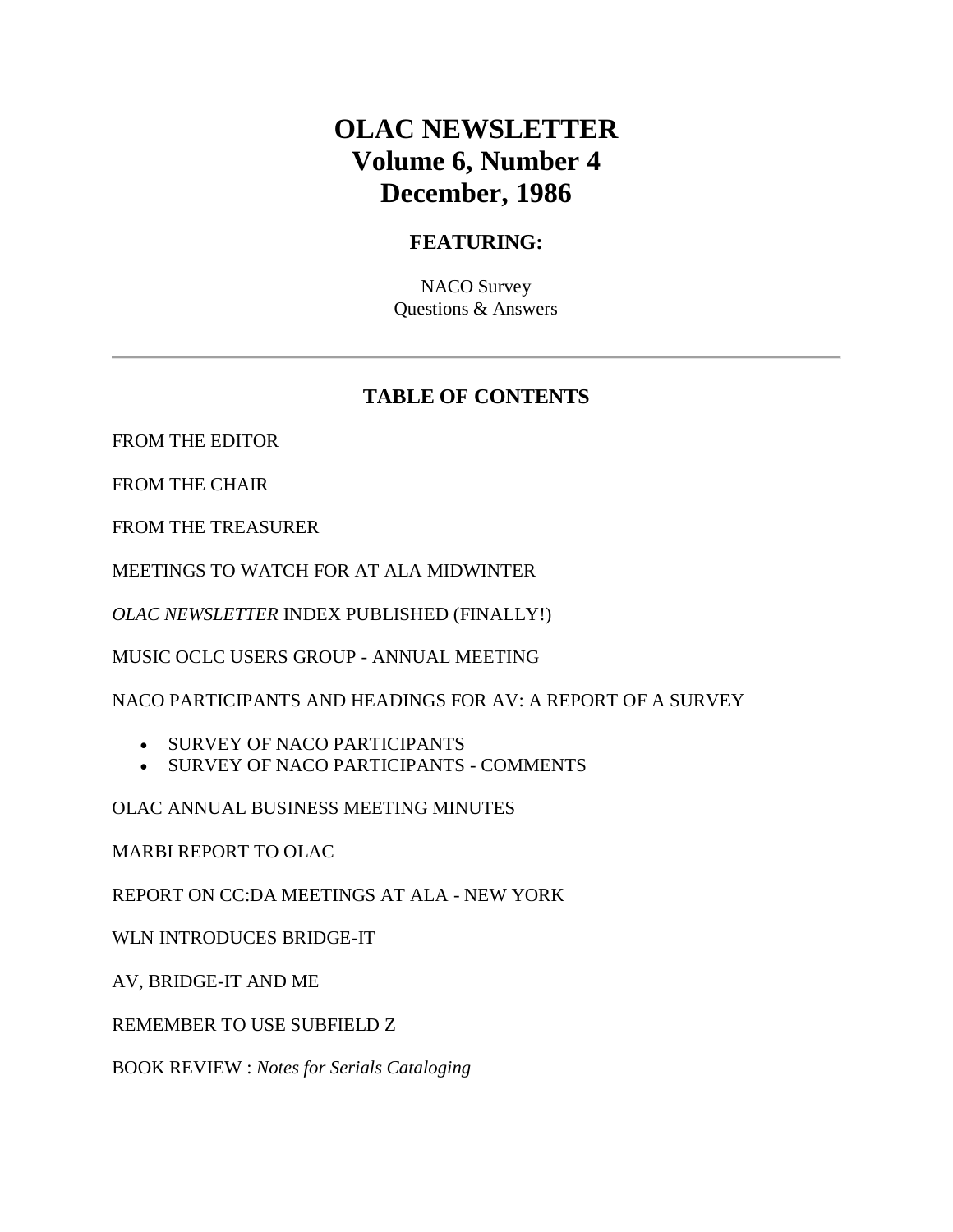[RENEW NOW!](http://ublib.buffalo.edu/libraries/units/cts/olac/newsletters/dec86.html#renew)

[QUESTIONS & ANSWERS](http://ublib.buffalo.edu/libraries/units/cts/olac/newsletters/dec86.html#q&a)

[CORRECTIONS TO THE](http://ublib.buffalo.edu/libraries/units/cts/olac/newsletters/dec86.html#corrections) *OLAC NEWSLETTER,* V.6, NO.3

[MEMBERSHIP APPLICATION FORM](http://ublib.buffalo.edu/libraries/units/cts/olac/newsletters/dec86.html#form)

### **FROM THE EDITOR Grace Agnew**

This issue finishes reports from an exciting and productive ALA National Conference in New York in June. The reports from liaison Bo-Gay Tong (MARBI) and observer Marilyn Craig (CC:DA) make it clear that av cataloging was a central concern for both groups at the annual conference.

I have been editing this newsletter for a year now, and I'm grateful that OLAC is such an active organization that there are plenty of reports, articles and new items about OLAC activities to make the newsletter interesting and useful without a lot of effort on my part. Many of you have just attended OLAC's conference at OCLC on November 6-7, 1986. Reports of some of the sessions will be available in the next newsletter for those of you who were unable to attend. OLAC can look back on six years of achievement with a growing, committed membership, two successful conferences, an informative quarterly newsletter and now an index for the volumes 1- 5 of the newsletter. In addition, OLAC has been active in suggesting changes and innovations for av c ataloging and in monitoring and reporting on the activities of other agencies and organizations concerned with av cataloging.

The newsletter staff is committed to keeping you informed of significant developments in av cataloging. To continue to do this, we need your help. I would like to encourage anyone who is doing research in av cataloging to report briefly on your findings in the "Research in Progress" column. If you are doing something innovative or interesting in your library involving any facet of av cataloging, from organizing an av unit to any computer-produced cataloging products that result, we would like to hear about it. There are a lot of you and just a few of us. We need contributions from you to keep the newsletter responsive to your needs.

### **FROM THE CHAIR Richard J. Thaxter**

Maybe this column should be titled "From the Couch" this time since I am writing these words while cooling my heels after an exciting and somewhat exhausting, but extremely successful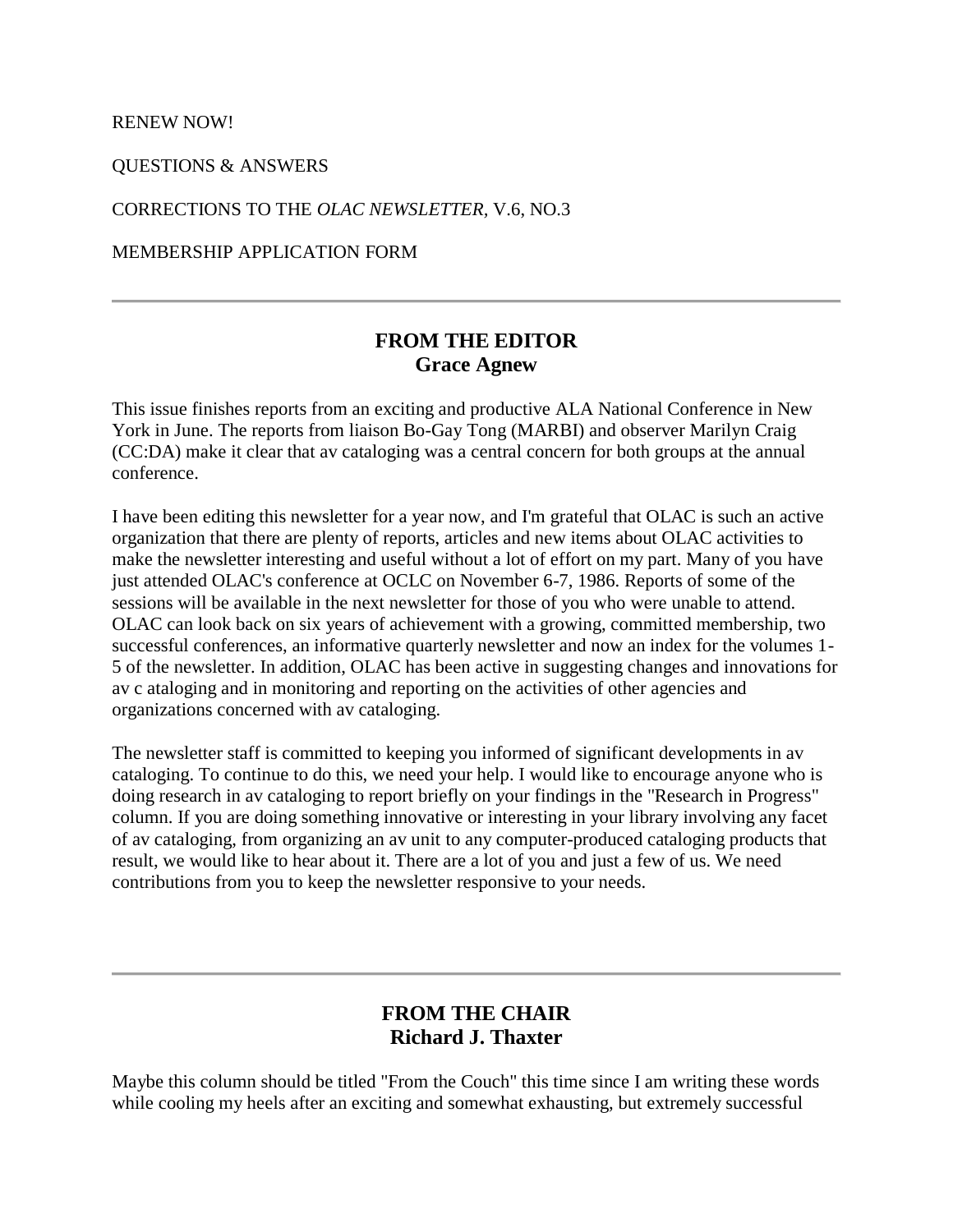OLAC conference at OCLC. *Formats: Old and New* was the theme of the conference and it was attended by over eighty "old and new" faces. This was the first independent conference held by OLAC and its success, I think, guarantees that similar events will be held in the future.

You will be reading more about the conference in the next issue of the newsletter, but some of the highlights were:

- Shirley Lewis's inspirational opening keynote address in which she encouraged all of use to employ sound management practices and philosophy in our decision making as we are confronted with the vast array of choices afforded us by modern technology.
- Donald Bidd's very professional talk and slide show on FORMAT, the sophisticated information system for Canadian audiovisuals that makes the best of current cataloging practices and computer technology.
- Workshops on diverse topics ranging from a down-to-earth, old fashioned question and answer session to a futuristic panel discussion in which the participants were asked to discuss "Utilities in the Year 2000."
- Tours of OCLC, Dublin High School, and the software library of the Columbus School District.

As the current chair of OLAC I felt tremendously proud of the entire conference but I will take no credit for its success. That credit belongs collectively to the many OLAC members who planned and participated in the conference, to OCLC--our gracious hosts for the second time- and most of all to conference organizer Barbara Ritchie and her assistant, Bo-Gay Tong. Barbara and Bo-Gay ensured that everything went smoothly by working tremendously hard on the logistics and by pitching in wherever necessary providing everything from chauffeur service to old fashioned hospitality.

This kind of event--one which reaches out to our membership in an effort to bring AV catalogers together for educational purposes--represents best the purposes for which OLAC was founded. Hope to see you all at ALA Midwinter, but I feel too pampered by the comfort of our own meeting to much enjoy the hustle and bustle of ALA.

### **FROM THE TREASURER Catherine Leonardi**

**Reporting period: July 14, 1986 through October 6, 1986**

**Account balance July 14, 1986 \$3,078.70** 

**INCOME**

Interest on regular account **40.18**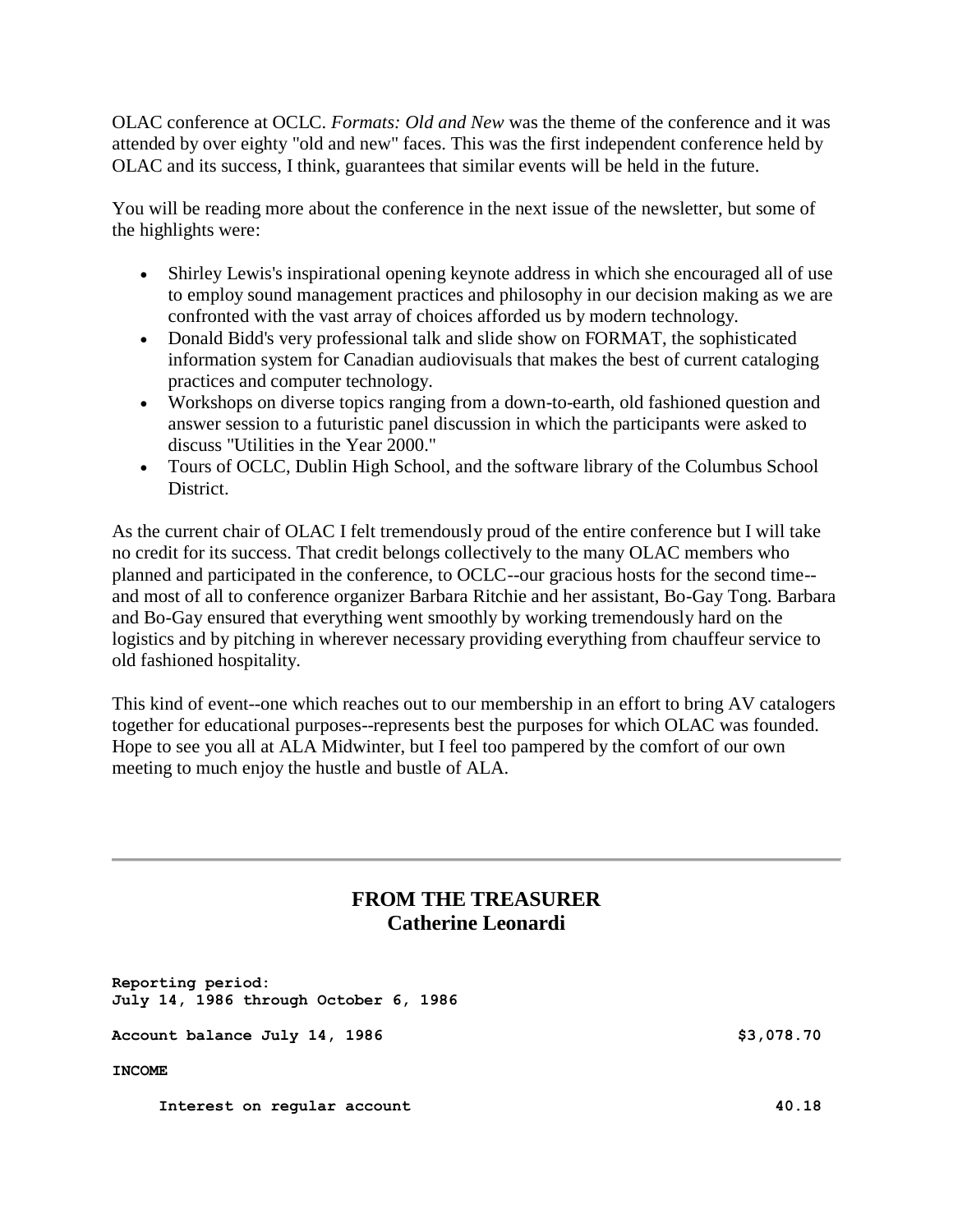| Interest on CD<br>Memberships (27 new; 7 renews)<br>Back issues<br>Conference (\$1725, registration | 88.47<br>404.00<br>50.00 |
|-----------------------------------------------------------------------------------------------------|--------------------------|
| fees; $$105.81$ motel fees)                                                                         | 1,830.81                 |
|                                                                                                     |                          |
| TOTAL INCOME                                                                                        | \$2,413.46               |
| <b>TOTAL</b>                                                                                        | \$5,492.16               |
| <b>EXPENSES</b>                                                                                     |                          |
| Newsletter v. 6, no. 3                                                                              | 737.63                   |
| Index                                                                                               | 804.92                   |
| Air fare for conference speakers                                                                    | 597.28                   |
| Editor-in-chief stipend                                                                             | 50.00                    |
| Production editor stipend                                                                           | 50.00                    |
| ALA New York room fees                                                                              | 160.00                   |
| Mailing labels                                                                                      | 45.60                    |
| Treasurer postage                                                                                   | 18.16                    |
| <b>TOTAL EXPENSES</b>                                                                               | \$2,463.59               |
| Account balance October 6, 1986                                                                     | \$3,028.57               |
| CD at $6,85\frac{8}{3}$ matures $5/87$                                                              | 5,000.00                 |
| TOTAL OLAC ASSETS                                                                                   | \$8,028.57               |
| CURRENT MEMBERSHIP= 573                                                                             |                          |

# **MEETINGS TO WATCH FOR AT ALA MIDWINTER**

| OLAC CAPC (Cataloging Policy | Friday -   | $8 - 10$ pm |
|------------------------------|------------|-------------|
| Chicago Hilton               |            |             |
| Committee)                   | January 18 |             |
| Private Dining               |            |             |
| Room 3                       |            |             |
| <b>OLAC Business Meeting</b> | Saturday - | $8 - 10$ pm |
| Chicago Hilton               |            |             |
|                              | January 19 |             |
| Williford Room B             |            |             |
| OLAC Executive Board Meeting | Sunday -   | $8 - 10$ pm |
| Chicago Hilton               |            |             |
|                              | January 20 |             |
| Conference Room              |            |             |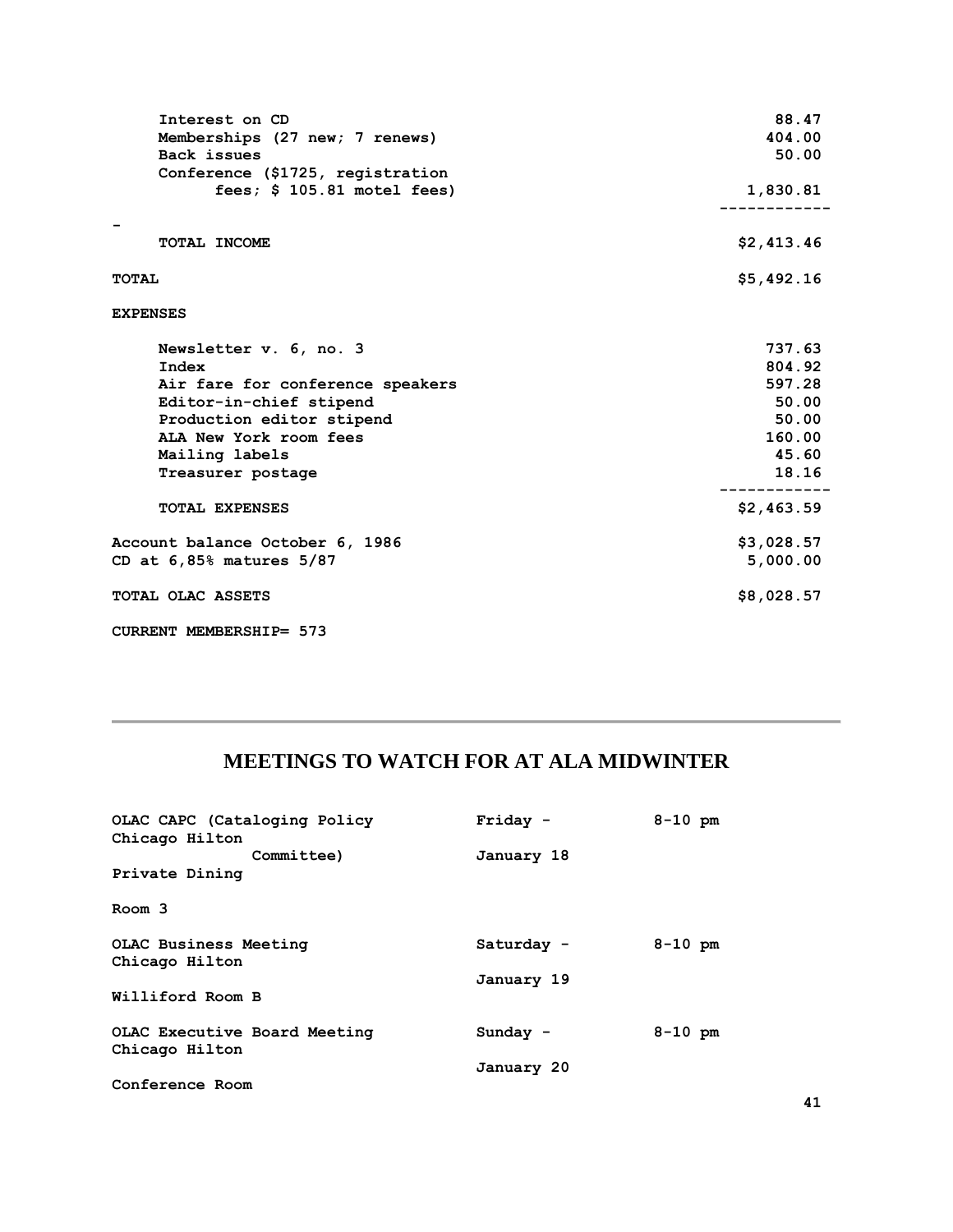**Bismark Parlor F**

**RTSD AV 8:30-8:20 Monday - 9:30- January 21 11:00am**

#### **OLAC NEWSLETTER INDEX PUBLISHED---(FINALLY!!!) Verna Urbanski**

The long awaited index to volumes 1-5 of the *OLAC Newsletter* has been completed and was mailed to all current members of OLAC on September 29th. If you haven't received your copy of the index please contact OLAC treasurer Catherine Leonardi (3604 Suffolk // Durham, NC 27707). Extra copies of the index can be purchased from Cathy also. The next issue of the index covering v. 1-6 should be mailed in April 1987. The editors solicit comments and corrections to the text.

# **MUSIC OCLC USERS GROUP - ANNUAL MEETING**

The annual meeting of the Music OCLC Users Group will be held February 10-11, 1987 at the Eugene Hilton in Eugene, Oregon. For more information contact:

Dean W. Corwin Roscoe L. West Library Trenton State College Hillwood Lakes CN 4700 Trenton, NJ 08650-4700 (206) 771-2418

#### **NACO PARTICIPANTS AND HEADINGS FOR AV: A Report of a Survey Verna Urbanski**

OLAC's Cataloging Policy Committee is testing the feasibility of organizing a NACO project for AV names, similar to what the Music Library Association has organized within their REMUS project. The Committee is interested in determining the degree to which NACO participants contribute AV names to the LC name authority file. CAPC wants to both increase the number of audiovisual headings established in the NAF and increase the accuracy of the headings by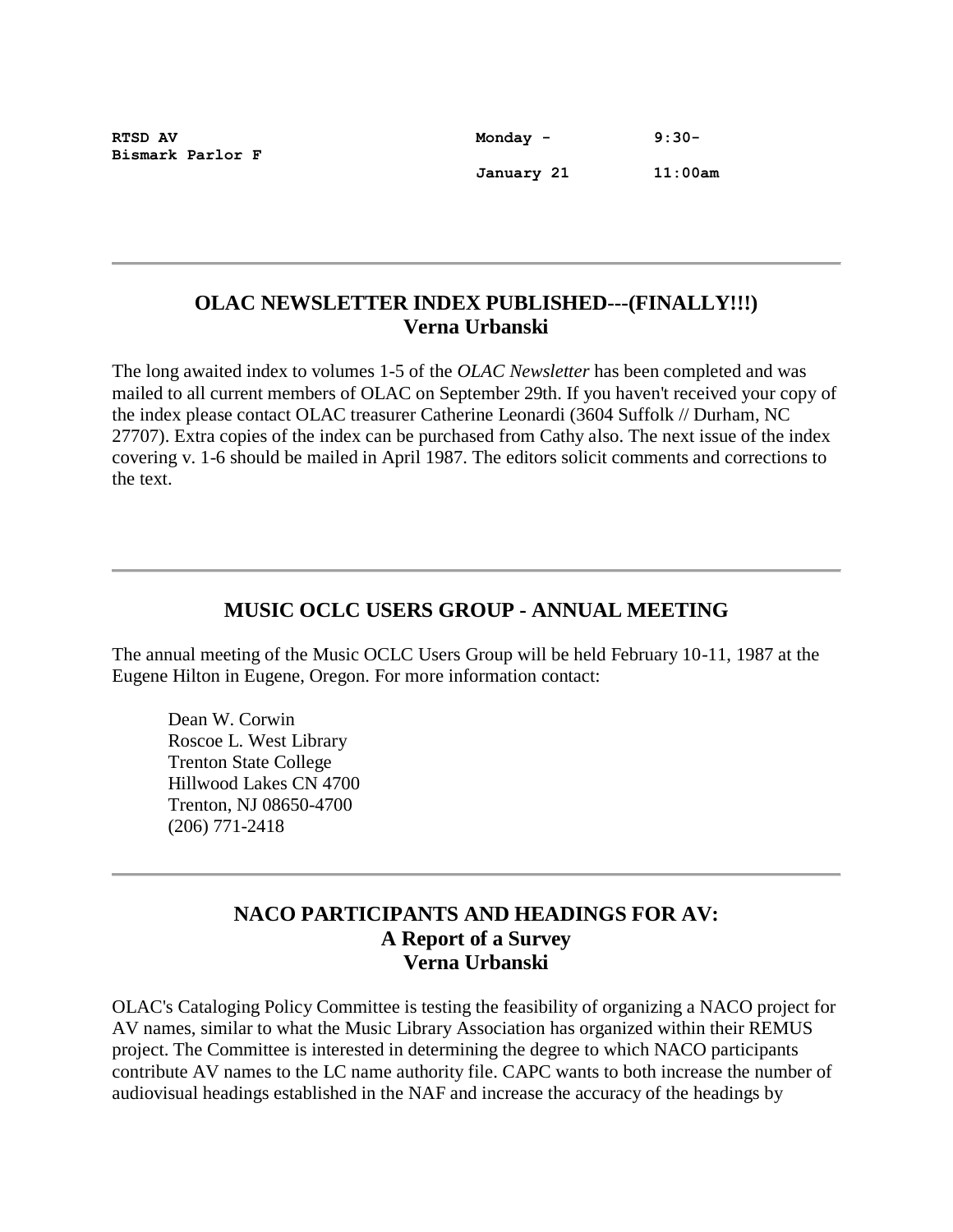including more which are established by actual inspection of the item rather than from data sheets (the main source of LC established AV headings).

Before undertaking a complicated, long-term project, CAPC distributed a survey to current NACO participants in August 1986, to find out if such a project would duplicate work being done by current NACO contributors. Of 38 surveys distributed, 24 were returned (63%). As part of the cover letter, CAPC indicated that our primary interest was in the cataloging of audiovisual materials (i.e., motion picture, videorecordings, microcomputer software, filmstrips, kits, slides, transparencies, etc.) Since some agencies include music related material in the category of audiovisual/nonprint cataloging, the survey provided a division between these two major categories, but for simplicity's sake, the materials are not broken down into further categories.

As with all surveys, the returns indicated that the survey may not have been the perfect instrument the surveyor thought it was when it went into the mail!!! None-the-less, some useful conclusions can be drawn from the responses. The survey with a summary of the responses is below and is followed by general comments from the respondents. CAPC will review the results of this survey during their Midwinter meeting in Chicago. If OLAC members reading this report have comments they wish to make, they should be directed to:

Dorian Martyn Chair, CAPC Corporate Technical Library The Upjohn Company Kalamazoo, MI 49001

[Please note that there is never a clear total of 24 answers to a question. Some respondents did not fill out the survey question by question, but responded with an explanation of some sort. Twenty-two respondents did complete the form. -- vu ]

#### **SURVEY OF NACO PARTICIPANTS**

- 1. Does your institution do full AACR2 cataloging for its nonprint materials?
	- 1. Music scores and recorded music

YES -- 16 NO -- 6

2. Other nonprint materials (films, videos, slides, microcomputer software, transparencies, kits, filmstrips, etc.)

YES -- 19 NO -- 3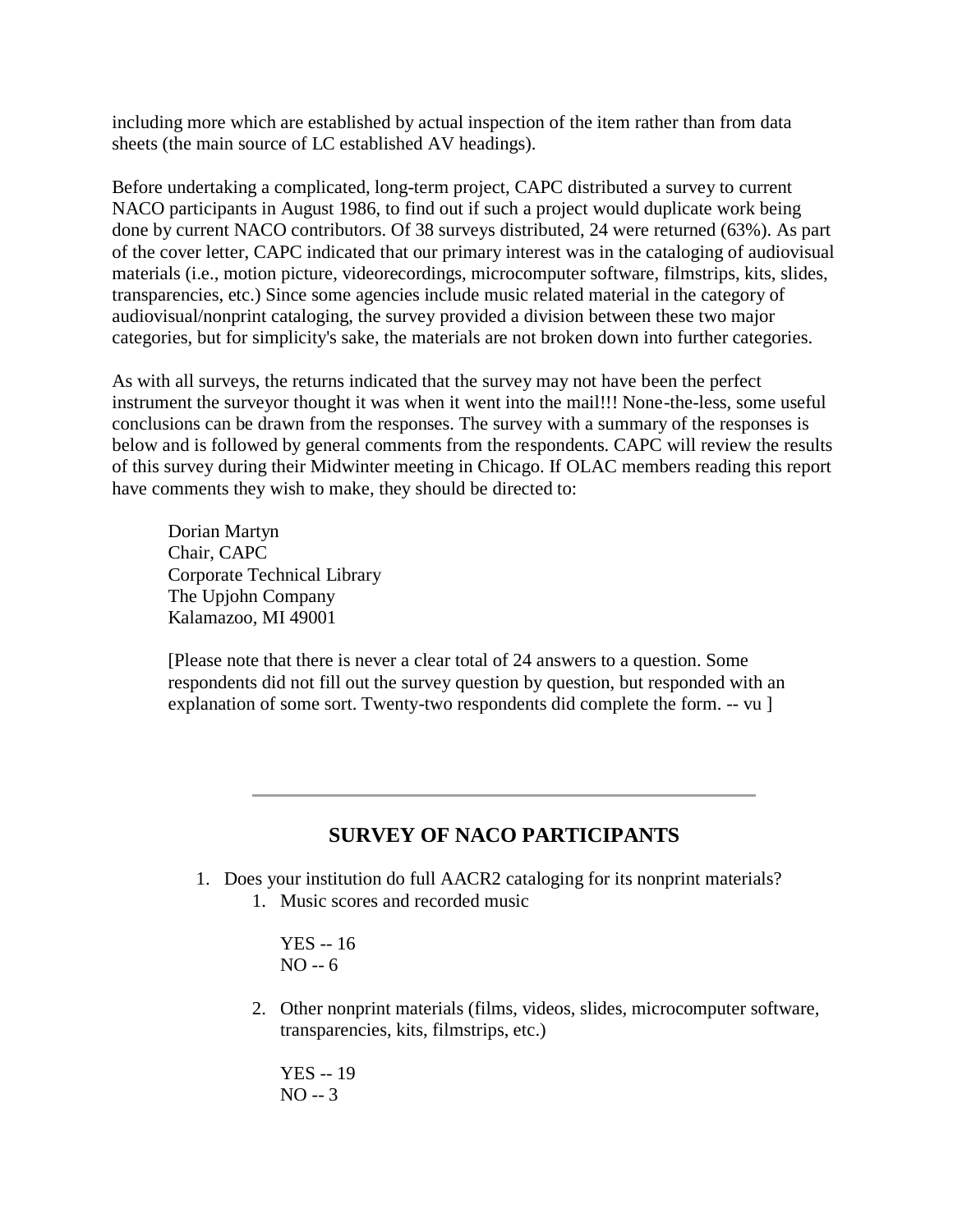- 2. Are headings established during cataloging of nonprint materials included in NACO submissions?
	- 1. Music scores and recorded music

```
YES -- 4
NO -- 18
```
2. Other nonprint materials (as 1B above)

YES -- 7 NO -- 15

3. Are you aware that LC establishes names for nonprint material (as 1B above) without physical inspection of the item?

YES -- 15 NO -- 7

4. Are your nonprint catalogers encountering name forms on AV items which vary from the forms established by LC for the same title?

YES -- 9 NO -- 9

- 5. If your institution catalogs nonprint material but does not include nonprint (as 1B above) names established in NACO submissions, why not?
	- 1. Nonprint not part of NACO assignment -- 9.
	- 2. Other (please explain on an attached sheet) -- see [COMMENTS](http://ublib.buffalo.edu/libraries/units/cts/olac/newsletters/dec86.html#comments) below
- 6. If you do not now include nonprint (as 1B above) headings in your submissions and there is no restriction on your submissions, are you willing to start including them in your submissions?

YES -- 4 NO -- 7

#### **SURVEY OF NACO PARTICIPANTS -- COMMENTS:**

It was evident from some of the accompanying letters that many NACO participants are stretched thin by the conflicts caused by staff shortages, the demands of their jobs and their desire to serve the larger library community by their NACO work. Below are some of their comments.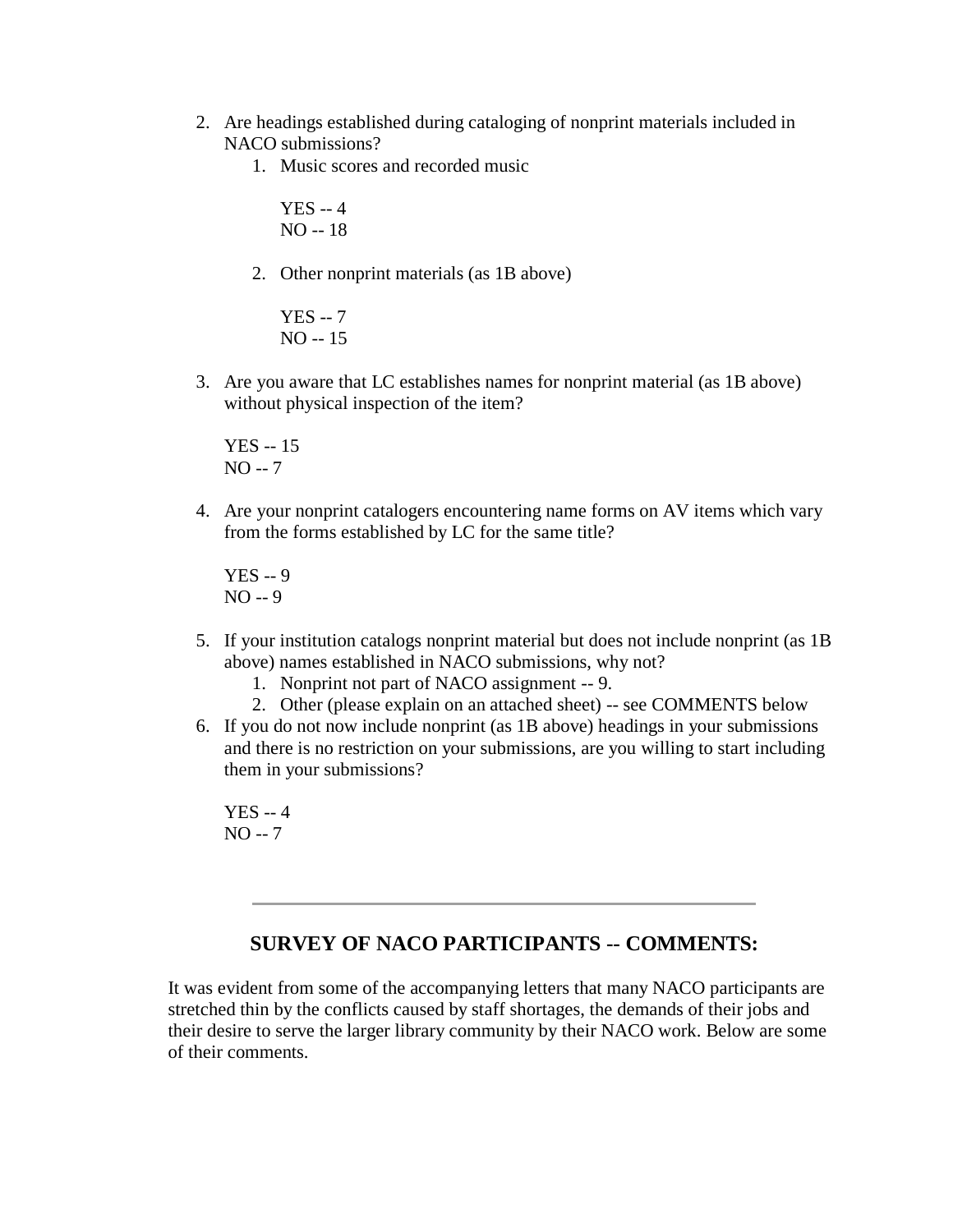"Although we are not restricted by LC to which names we submit, we could never hope to send in NACO forms for every heading we use in-house. I am afraid that those appearing on AV records tend to be at the bottom of our priority .... However, please be encouraged. Your survey has made us aware of an existing problem we had not as yet encountered. I will make an effort to have our AV cataloger do NACO records for our video and sound tapes.

--- Saint Louis University School of Law

 " ... Nothing was said in the Cooperation Agreement about type of material ... Workload factors have prevented Berkeley from considering the addition of music and nonprint materials ... Berkeley is committed to begin contributions of series authority records to NACO and this will impose a further strain on already limited resources."

--- University of California, Berkeley

 "Because of the nature of our collection, most of the items we catalog do not have LC cataloging available. We submit NARs to NACO for headings within the scope of our NACO guidelines regardless of where we encounter them."

--- Minnesota Historical Society

 "Music and AV cataloging are not done in the Cataloging Department. We do NACO for all new headings for all roman alphabet languages and CJK ... Indiana already contributes more headings to NACO than other any library except LC/GPO. We cannot t ake on extra responsibilities at this time."

--- Indiana University, Bloomington

 "We send very few names for nonprint materials to NACO, but these names are not deliberately excluded. Most of the nonprint material is cataloged by catalogers who are not regularly submitting any names to NACO."

--- University of Wisconsin, Madison

 "We began cataloging videorecordings in the Spring of this year and will be ready for heading submission in the near future."

--- Northwestern University Library

 "We are submitting headings from nonprint items. Because of a large original cataloging project, we have suspended participation in the NACO project."

--- The State Library of Ohio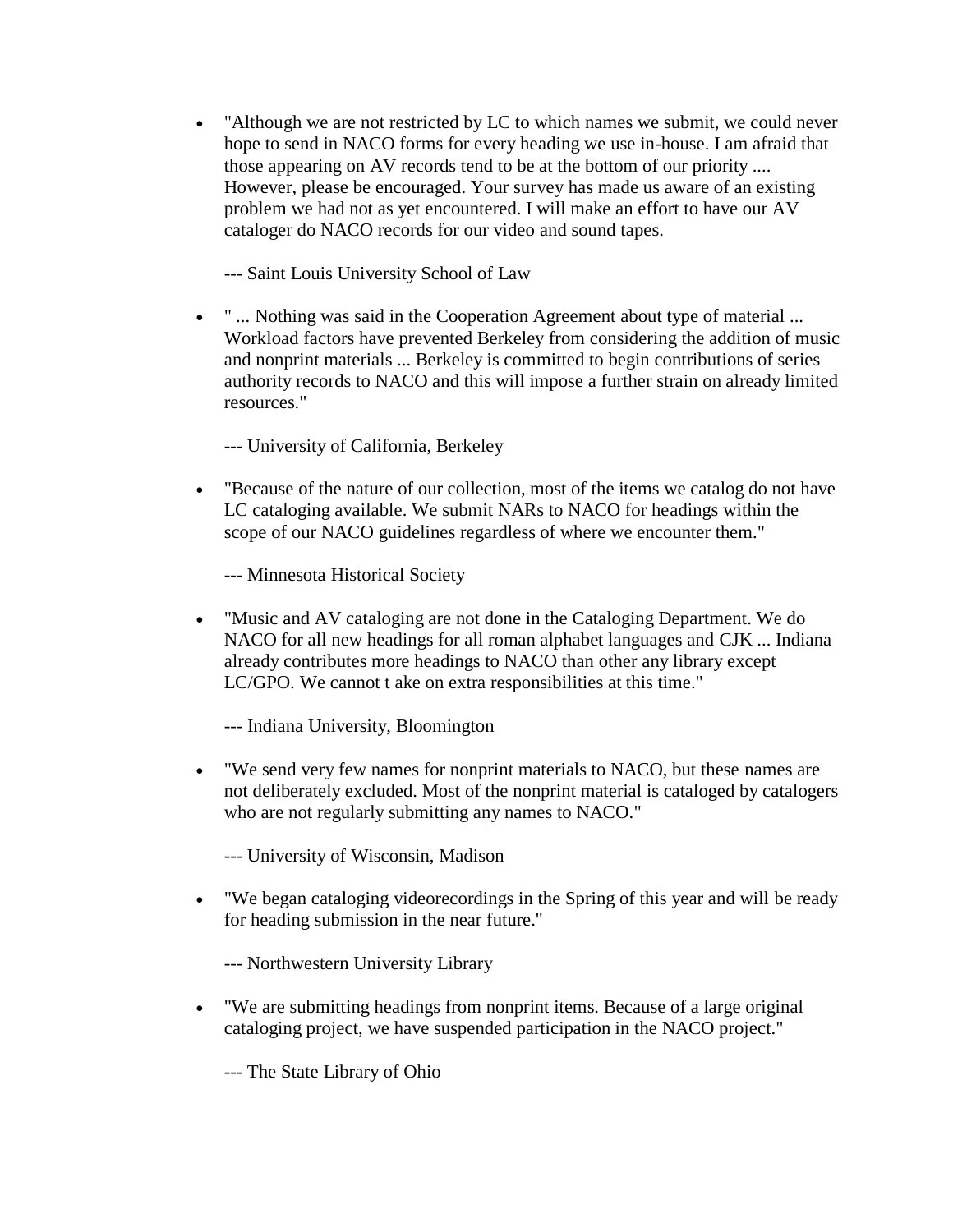"This library does no nonprint cataloging now, but we give what we do catalog nearly full NACO coverage; if we were at some future date to catalog something that is nonprint, we would likely give it the same kind of NACO coverage."

--- Dept. of Interior, Div. of Information & Library Services

 "At the moment we are considering redefining the categories of materials for which we submit NACO records. We may include non-print materials if we can justify the costs of doing so."

--- Stanford University

 "We don't have a lot of AV materials to catalog, but we do establish names from those we have for NACO."

--- Ohio State University

## **OLAC ANNUAL BUSINESS MEETING MINUTES June 28, 1986**

The meeting was called to order by Katha Massey, chair.

[Minutes of the Midwinter business meeting](http://ublib.buffalo.edu/libraries/units/cts/olac/newsletters/mar86.html#business) were approved as they appeared in the *OLAC Newsletter.*

#### **TREASURER'S REPORT**(Catherine Leonardi)

There are currently 553 members of OLAC, and the balance of the regular checking account is just under \$9000.00.

#### **OLD BUSINESS**

1. Update on OLAC Conference: Barbara Ritchie.

On behalf of the Executive Board, Katha Massey thanked Barbara Ritchie and her committee for the outstanding job they have done on the conference. Barbara announced that the registration forms for both the conference and hotel would be run again in the September issue of the *Newsletter.* She will need to notify the hotel of the number of rooms to reserve.

2. OLAC Award Update: Sheila Intner

Sheila announced that the OLAC Award has been established "to recognize and honor librarians who have made significant contributions to the advancement and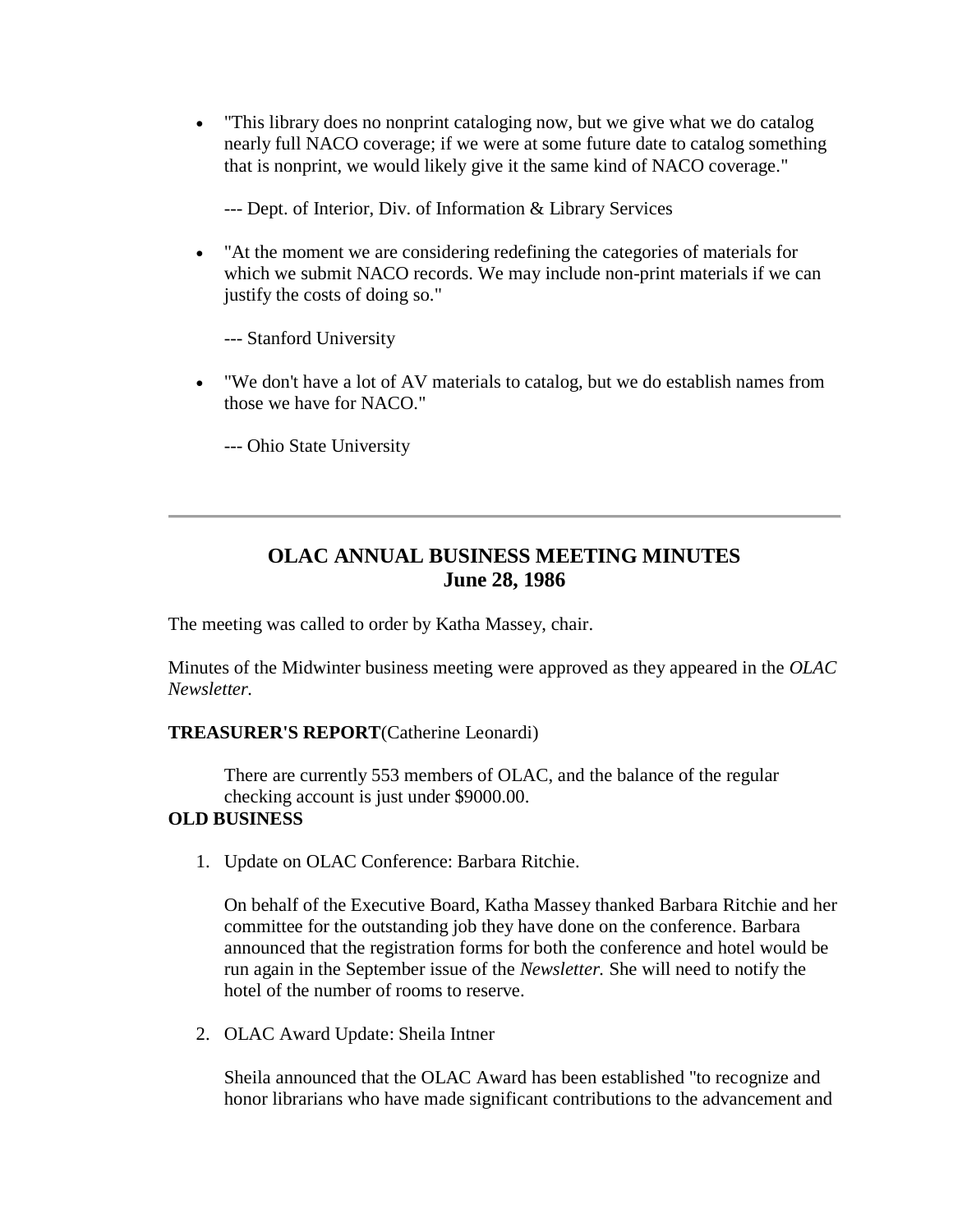understanding of audiovisual cataloging..." A brief description and a "call for nominations" will appear in the Sept. issue of the *Newsletter.* The Awards Committee will review candidates and present their recommendation to the Executive Board at Mid-Winter. Formal presentation will be planned for the annual conference in San Francisco.

3. OLAC's Program: Dick Thaxter

OLAC was founded six years ago at the Annual Conference held in New York City. A short program honoring the founder, Nancy Olson, was scheduled for Tuesday morning.

4. OCLC Users Council Designation: Sheila Intner

Sheila announced that OLAC has been designated as OCLC's audiovisual users' group.

#### **STANDING COMMITTEE REPORTS**

1. OCLC: Glenn Patton

Glenn Patton reported that things were going well at OCLC and that Releases 12 and 13 would be out this fall.

2. RLN: Ed Glazier

Ed Glazier reported that Updates 12 and 13 would be released this fall. This MRDF Format has been loaded and is being used by several libraries.

3. CAPC: Verna Urbanski

Verna reported that CAPC has been working steadily since Mid-Winter. They have several recommendations about GMD's and Chapter 9 that will be forwarded to CC:DA through channels.

4. MARBI: Bo-Gay Tong

Bo-Gay reported that MARBI has made several suggestions concerning music and they will be incorporated in the revised edition of Music Format.

5. CC:DA Audience Observer: Marilyn Craig

Marilyn reported that the discussion on the revisions to Chapter 9 have been slow going but that the committee will finish the review before the conference has been completed.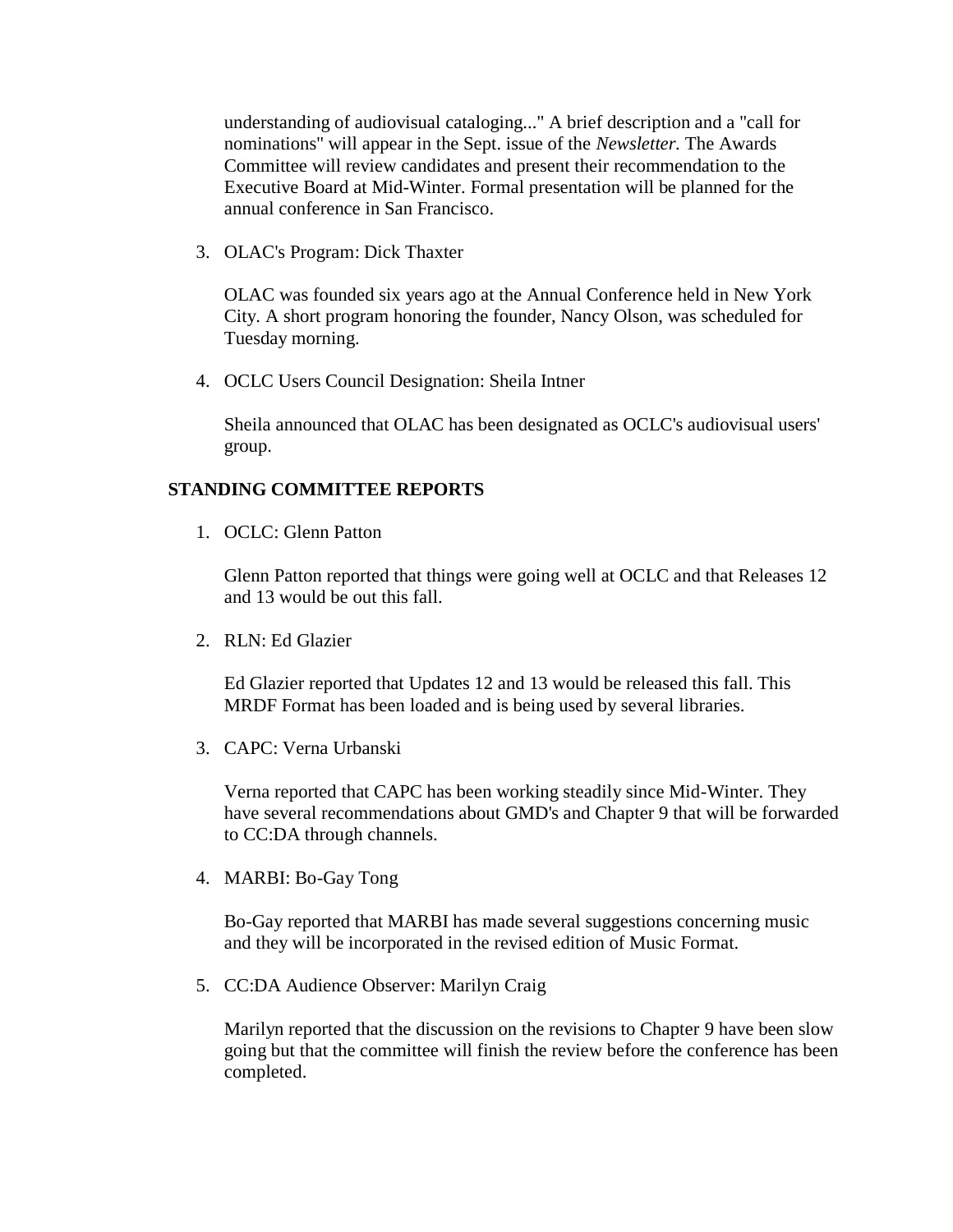#### **NEW BUSINESS**

1. Call for volunteers: Dick Thaxter

Dick repeated his call for regional workshop volunteers. He would like to establish a network of volunteers who would conduct workshops on a variety of topics. If you are interested in teaching a workshop please contact Dick.

2. San Francisco Program: Dick Thaxter

Katha and Dick asked that if any member has suggestions for possible program ideas for San Francisco to please contact Dick Thaxter. A Program Theme will be appointed at the Executive Board Meeting.

3. New Board: Katha Massey

Katha formally presented the new board to the membership at the close of the business meeting.

### **MARBI REPORT TO ONLINE AUDIOVISUAL CATALOGERS**

The MARBI ( RTSD/LITA/RASD Representation in Machine-Readable Form of Bibliographic Information) Committee met several times during the ALA Conference in New York in June. Of particular interest to audiovisual catalogers were the following items pertaining to changes to the USMARC formats.

- 1. A proposal submitted by the Music Library Association (MLA) to add a code "k" for discographies to the 008 Physical Description Fixed Field for books and serials was approved. A code (as yet undefined) for filmographies will also be added.
- 2. Also submitted by MLA was a proposal to change subfield \$a (Publisher Number) of field 028 (Publisher Number for Music) from "not repeatable" to "repeatable" in order to accommodate two or more numbers identified as a multi-part item. MLA contended that this change was worthwhile because it would reduce the length of bibliographic records and would eliminate the redundancy of including subfield \$b data in more than one 028 field. However, MARBI believed that the benefits accrued would not outweigh the programming costs involved to be able to properly index such data when it appeared in a single field, and the proposal was not approved.
- 3. Another MLA proposal was to add a definition of "existence of parts" to the description of byte 21 (Existence of Parts) of field 008 for music. Under this proposal the existence of parts for music scores is determined by the content of field 300 (Physical Description). If field 300 includes a description of a part or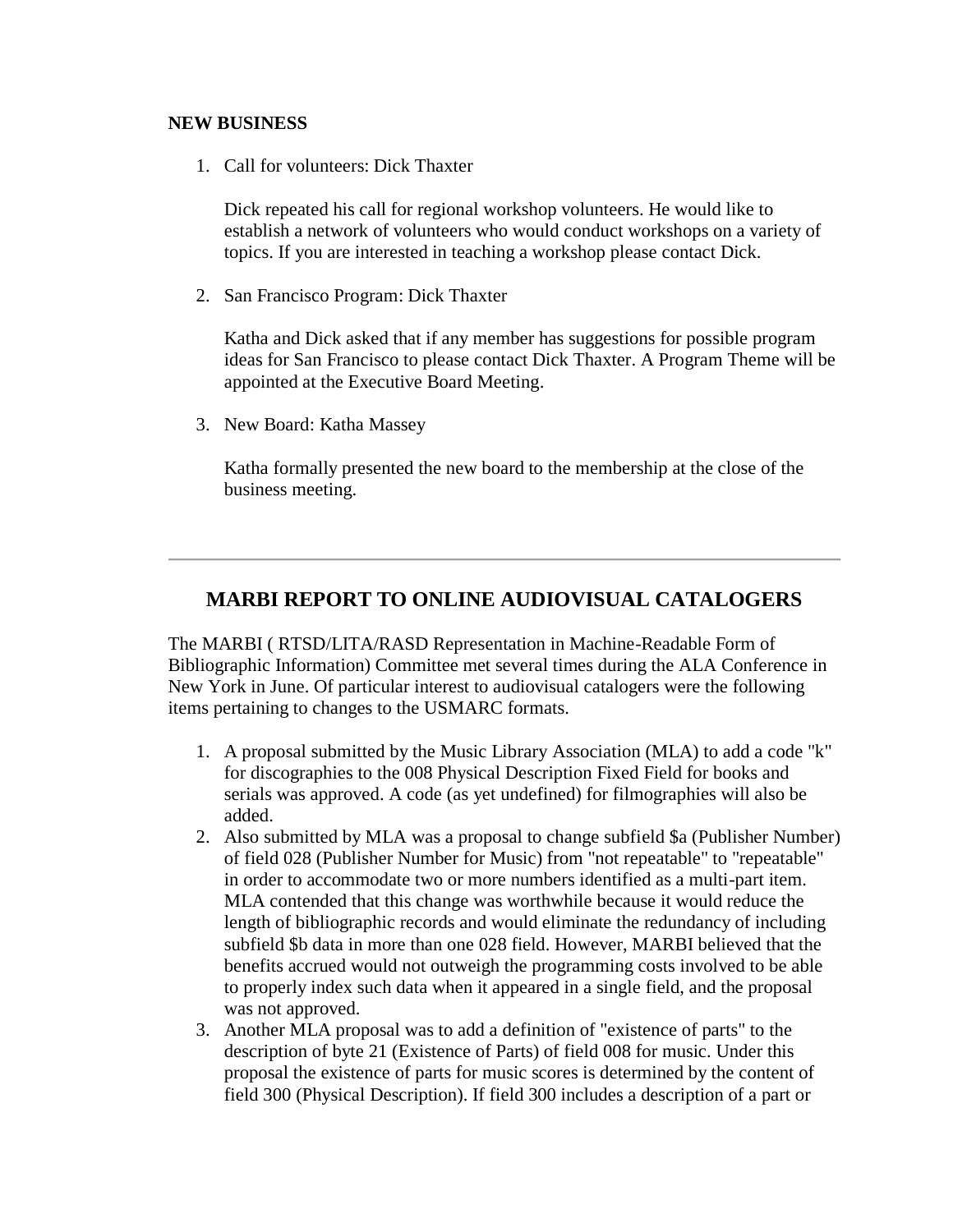parts, then code "a" is used. Action on this proposal was postponed pending further investigation by MLA.

- 4. A possible simplification of the coding of leader 18 (Descriptive Cataloging Form) of the MARC Formats for Bibliographic Data (MFBD) was discussed. A proposal to: a) reinstate code "i" (Record is in full ISBD form) for visual materials, archival and manuscripts control, maps, music, and serials and validate the code for machine-readable data files, b) simplify and redescribe the definitions of codes " ," "a," and "i," and 3) make the codes "p" (Record is in partial ISBD form) and "r" (Record is in provisional ISBD form) obsolete will be voted upon by mail this summer.
- 5. A substantial document describing proposed additions and changes to the Visual Materials Format to accommodate data needing to be recorded for threedimensional artifacts and naturally occurring objects was discussed. This document was the outgrowth of two meetings held at the Library of Congress during the last year, attended by a representative group of experts on threedimensional materials. Formal proposals pertaining to changes in the Visual Materials Format will be submitted to MARBI at the ALA Midwinter Meeting.

Reported by Bo-Gay Tong OLAC liaison to MARBI

### **REPORT ON CC:DA MEETINGS AT ALA - NEW YORK**

The ALA-RTSD-CCS Cataloging Committee: Description and Access (CC:DA) held its usual marathon of meetings on Friday afternoon and all day Saturday and Sunday, June 27-29, 1986. The agenda, as always, was lengthy, involving reams of documentation. (My apologies for the rather sketchy perspective of this report, since I do not yet have copies of all the past and current documentation.)

There were several agenda items directly related to audiovisual cataloging concerns. The major item under consideration was, of courser the discussion and review of AACR 2 editor Michael Gorman's proposed revision of Chapter 9, including its recommended title change from "Machine-readable Data Files" to "Computer Files: Data and Programs." Virtually from the moment AACR 2 was adopted in 1981, members of OLAC have been very vocal in expressing the need for extensive revision of this chapter. They have been deeply involved in the long process leading up to the development of this draft proposal, providing input and expertise at every stage (including the publication of the interim "Guidelines for Using AACR 2 Chapter 9 for Cataloging Microcomputer Software" published by ALA in 1984). During the CC:DA meeting, Michael Gorman's final draft of the revised Chapter 9 was discussed and voted upon, section by section, resulting in numerous additional revisions and refinements. The next step in the process will be a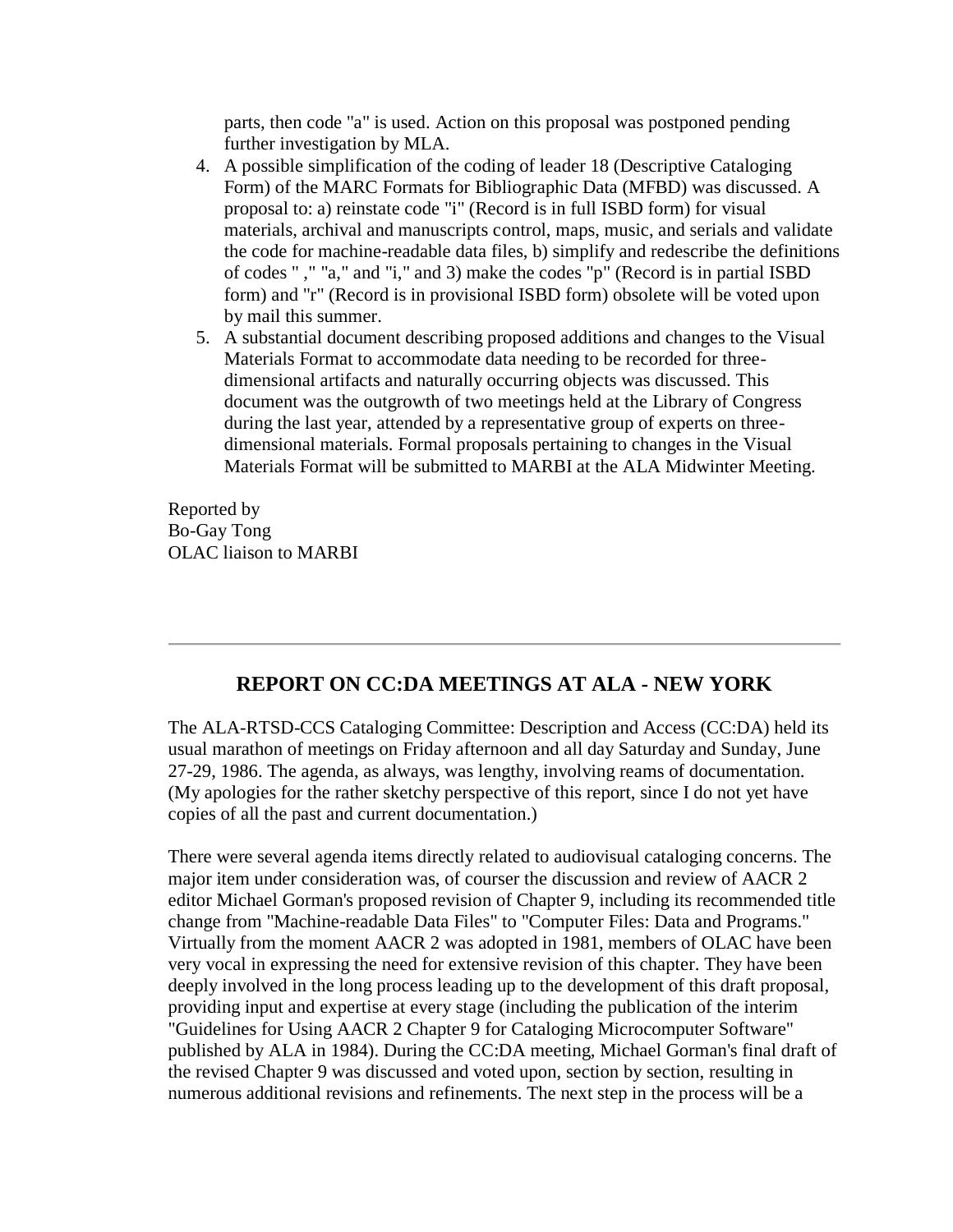discussion and hopeful adoption of the revised chapter at the Fall 1986 meeting of the Joint Steering Committee. The goal is to have the chapter fully revised and adopted in time for the upcoming reprinted edition of AACR 2, which will consolidate all of the revisions to AACR 2 which have been made since it was first published. During the interim between the official adoption of revised Chapter 9 and the "consolidated reprint" of AACR 2, the new version of the rules for cataloging computer files, we have been assured, will be distributed to the cataloging community in some manner. Stay tuned.

Another agenda item related to av cataloging was the report of the Task Force on Choice of Entry for Videorecordings and Films of Performance, chaired by Richard Smiraglia. The charge of the task force was to explore the question of whether the choice of entry for videos or films of performances should be consistent with that of sound recordings, which results in main entry under performer in certain circumstances. The report of the task force was very brief, having concluded that there was no compelling need to make the rules for entry of videorecordings and films consistent with those for sound recordings.

Unfortunately, due to the volume of reports and old business to be covered, all new business agenda items had to be tabled until the Midwinter meeting of CC:DA. All four items of new business were related to audiovisual cataloging, including OLAC's proposal to revise 6.5D1 to accommodate sound recordings of two or more sizes in a set. Also included in upcoming new business are three proposals by Nancy Olson concerning the GMDs "art reproduction" (in chapters 8 and 10) and "art original" (added in chapter 10), as well as the addition of "toy" as a new GMD.

Submitted by Marilyn Craig OLAC Observer to CC:DA

#### **WLN INTRODUCES BRIDGE-IT**

WLN is making available to participants a new software program, Bridge-It, that allows users to download records from WLN, pass the records through Bridge-It, and then use those records in various database management programs. The files created can then be used to produce new titles lists, printed catalogs, rental lists, or virtually any type of listing of use to a library or media center. The cost for the program is \$125. For further information contact:

Western Library Network Washington State Library, AJ-11W Olympia, WA 98504-0111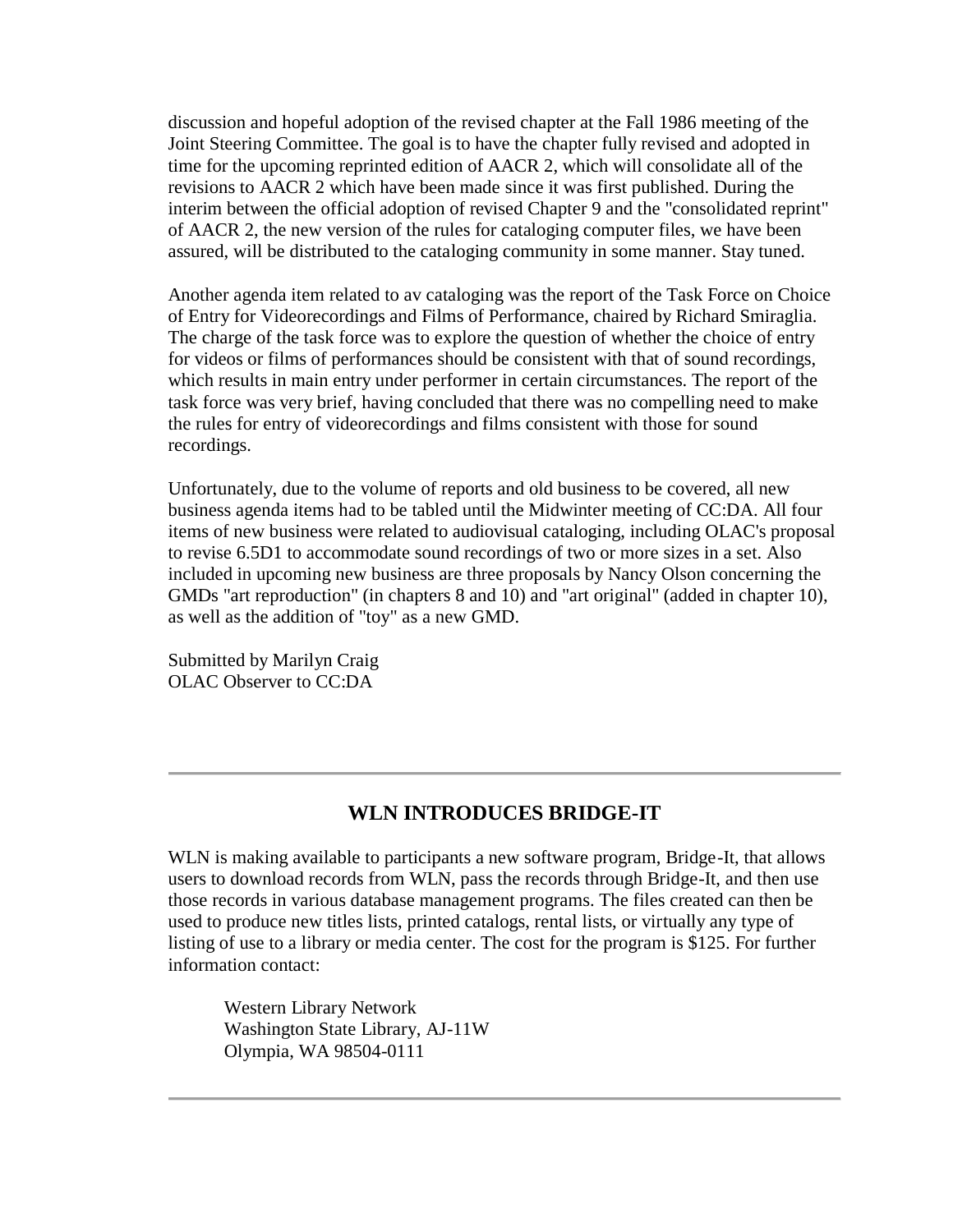#### **AV, BRIDGE-IT AND ME**

### **Barbara L. De Coster, Ph. D, Technical Processes Librarian Bellevue Community College**

The card catalog has been the mainstay for the audiovisual materials collection at Bellevue Community College. In the past book catalogs have been produced for distribution to the faculty, other community colleges in the state, and frequent users of the av collection. The last book catalog was published in the late 1970s at an average cost of \$50 per copy. Budget limitations have precluded producing an updated edition of the book catalog.

In order to keep the students, faculty and staff updated on new acquisitions, each month a library technician keyboarded information on new titles into a word processor capable of sorting that information by various categories, e.g., title, producer, call number and subjects. Eventually a Macintosh microcomputer and the software Jazz were utilized to produce the new titles list, but it still necessitated original input of the data to be used.

In 1985, WLN introduced Bridge-It and for me it was love at first byte. The capability of downloading complete records from the WLN database, changing delimiters in those records (from double daggers to commas, for instance), and loading processed records into a database management system opened whole new worlds of possibilities--not the least of which was producing a new titles list in-house with a minimum amount of keyboarding.

In order to use Bridge-It, it is important to determine which fields are going to be used and the size allocated for each of those fields. For the Bellevue list, the ME, TIL, SU, AE and CAL fields were used. The trial downloading went smoothly enough, and it was no problem to massage the records through Bridge-It. The records were loaded into dBaseIII, the files indexed on the various fields and the first lists produced. A lot was learned on that trial run.

For instance, on the authors' lists, those items without an author main entry were listed first, and then a second alphabet commenced with the main entries. dBaseIII alphabetizes nothing before something, Also, the diacritics used in foreign names and words produced some very weird effects on the IBM printer. Some records had no CAL field, so there were blanks in that column and a double alphabetized classified list. And finally, the subjects were difficult to read. With the delimiters removed between subjects and their subheadings, only a space separated the various components of a complicated subject heading. It was apparent that some editing of the bibliographic records was a necessity.

There are two options for editing the records. The records can be edited on-screen when they are displayed on a WLN PC screen. The downloading process involves what is actually on the screen. The records can also be edited after they are loaded into dBaseIII. Either way works well.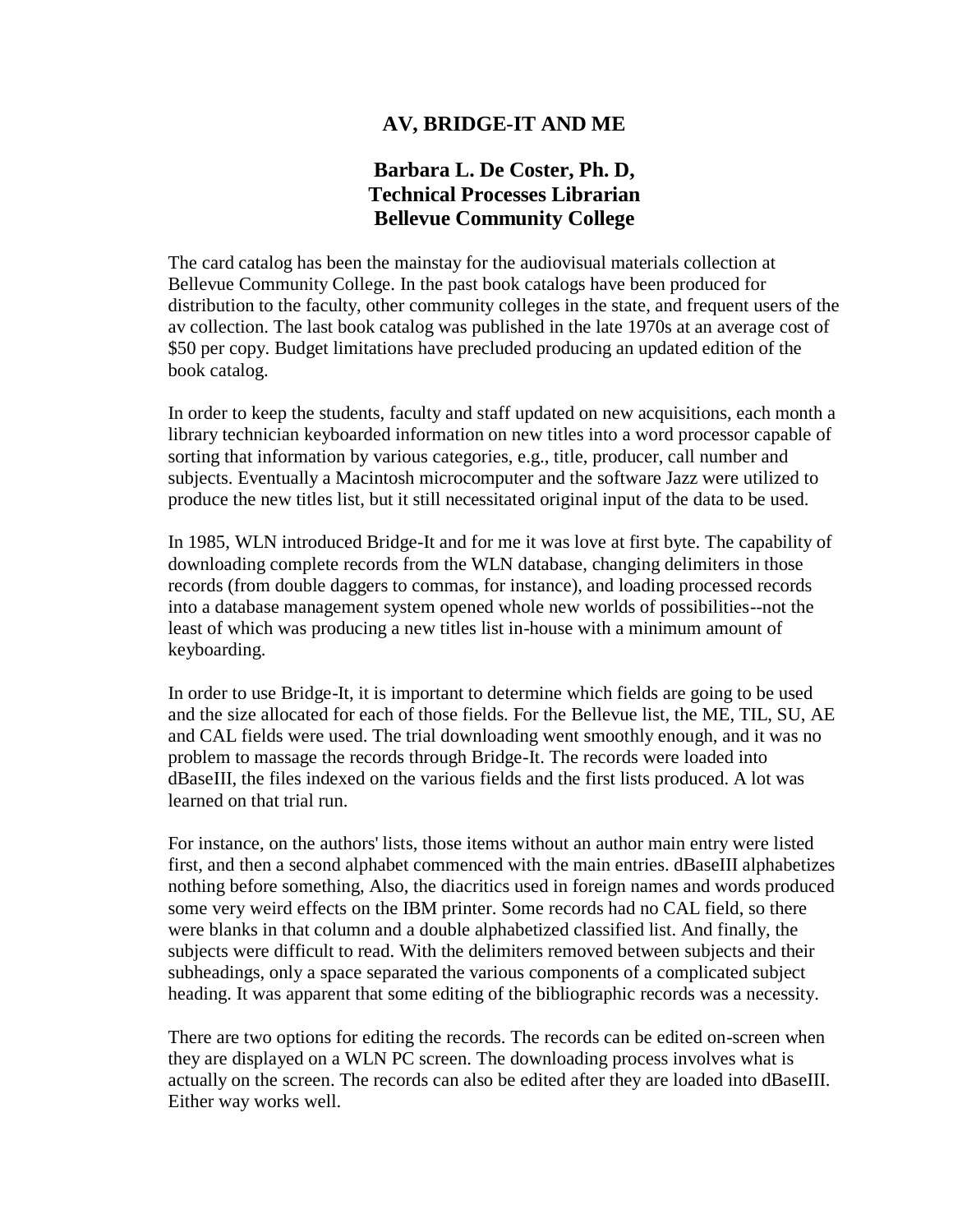The procedure that has evolved from trial and error is basically simple and straightforward. The bibliographic record for each new item is called up on the screen. Whoever is doing the procedure checks for the following items:

1. ME.

If there is a personal name main entry, the "q" and "d" subfields are deleted.

Eliot, T. S. (Thomas Steams), 1888-1965,

becomes

Eliot, T. S.

There have been no complaints regarding the deletion of the author's "complete name" and/or dates. Diacritics, such as author' umlauts and accents, are deleted. If there is no author main entry, which is the usual case with audiovisual materials, an ME is created using the first AE. This may be a personal names, sans "q" and "d" subfields, or a corporate name. So far, no one has complained that an AE was used for an ME.

2. TIL

If the titles begins with an article, that article is deleted, since dBaseIII does not have capabilities of ignoring initial articles when indexing. If the title is rather long or contains a subtitle, the title may be edited to only the title in the "a" subfield. A TI field such as:

Rhythm and game songs for the little ones [sound recording] / Ella Jenkins.

becomes

Rhythm and game songs for the little ones

The "h" and "c" subfields are eliminated. Media is downloaded according to its format, so that the "h" subfield becomes unnecessary for identification.

3. SU

Subjects are shortened, if necessary, to fit logically the space allotted for them. Dashes are inserted between subfields. A typical subject such as

United States History Civil War, 1861-1865

becomes

United States--History--Civil War.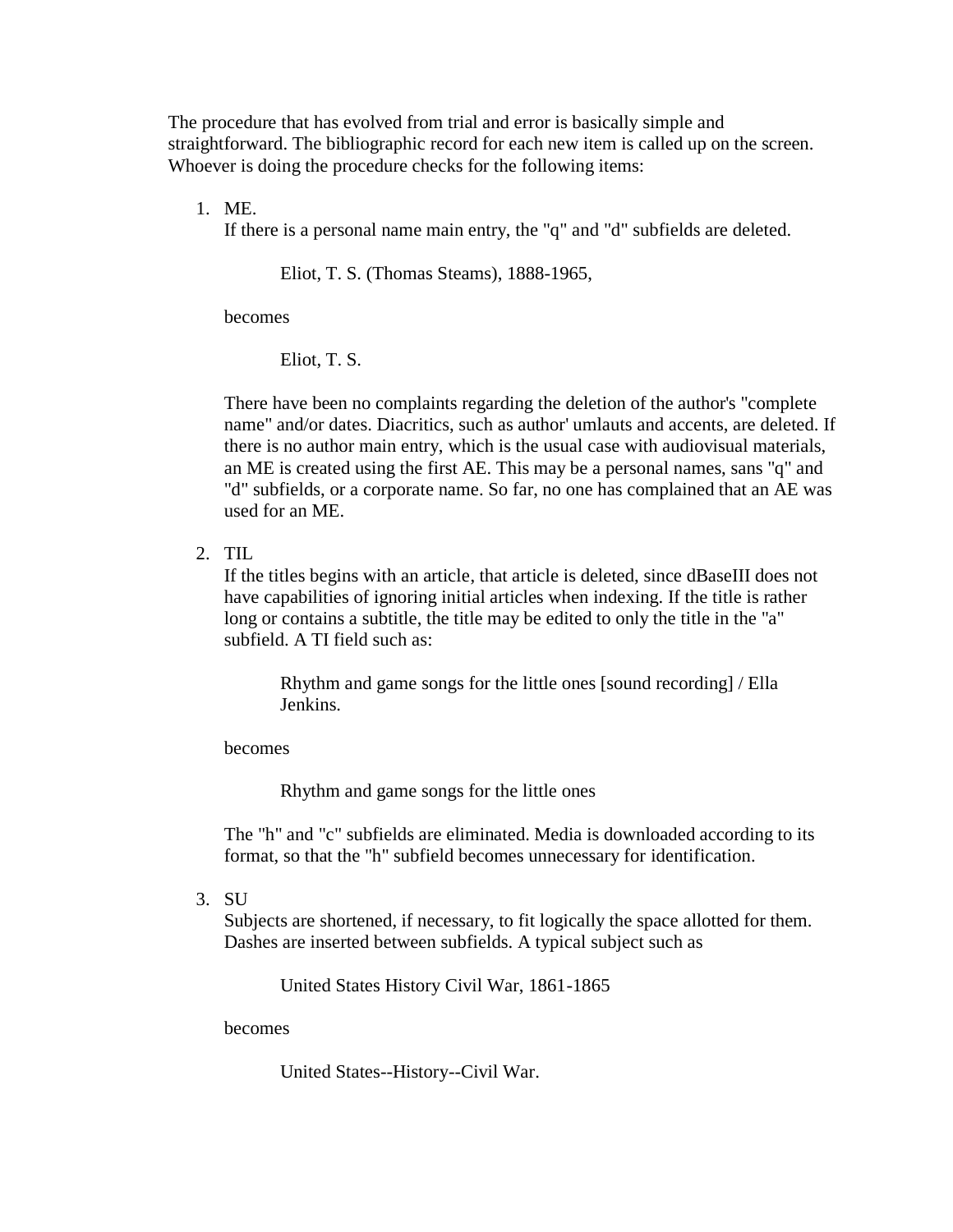- 4. CAL Make sure there is a CAL field, because often there is only an SCN field or no field at all.
- 5. Where appropriate, insert a field for rental price.

The final product, *New AV Materials List,* is printed on 8-1/2 x 11 inch paper. There are three columns on each page for the Authors, Titles and Call Numbers sections, and four columns on each page for the Subjects section. One line is allowed for each entry. With space at such a premium, it is easy to understand why certain fields were edited so carefully for length.

Different formats for the printed list may be devised. Right now, a more formal bibliographic format is being experimented with that would include the summary note and the physical description.

Bridge-It has allowed us to create useful lists by downloading records from the WLN database, massaging the data through the software, and then uploading into a database management system. The full potential of the system is yet to be utilized.

Further information on Bridge-It can be obtained from WLN, Washington State Library AJ-11W, Olympia, WA 98504-0111, or you can contact me:

For Bridge-It from WLN, contact:

Bobbie DeCoster Library Media Center Bellevue Community College 3000 Landerholm Circle SE Bellevue, WA 98007

### **REMEMBER TO USE TO SUBFIELD Z Verna Urbanski**

Have you ever worked away eagerly correcting and perfecting a print-off, only to find the record you were working on merged with some other edition of the same title when you returned to OCLC to produce cards? Well, there is no use swearing at OCLC when this happens. The fault probably rests not with our friends in Ohio but with whomever originally input the record. They probably used an incorrect (or inappropriate) LC card number found on the item and neglected to precede it with a subfield z.

Glenn Patton at OCLC helped explain the situation. He pointed out that the merge program matches on (among other information): LCCN, Type, Bib lvl, Repr, author/title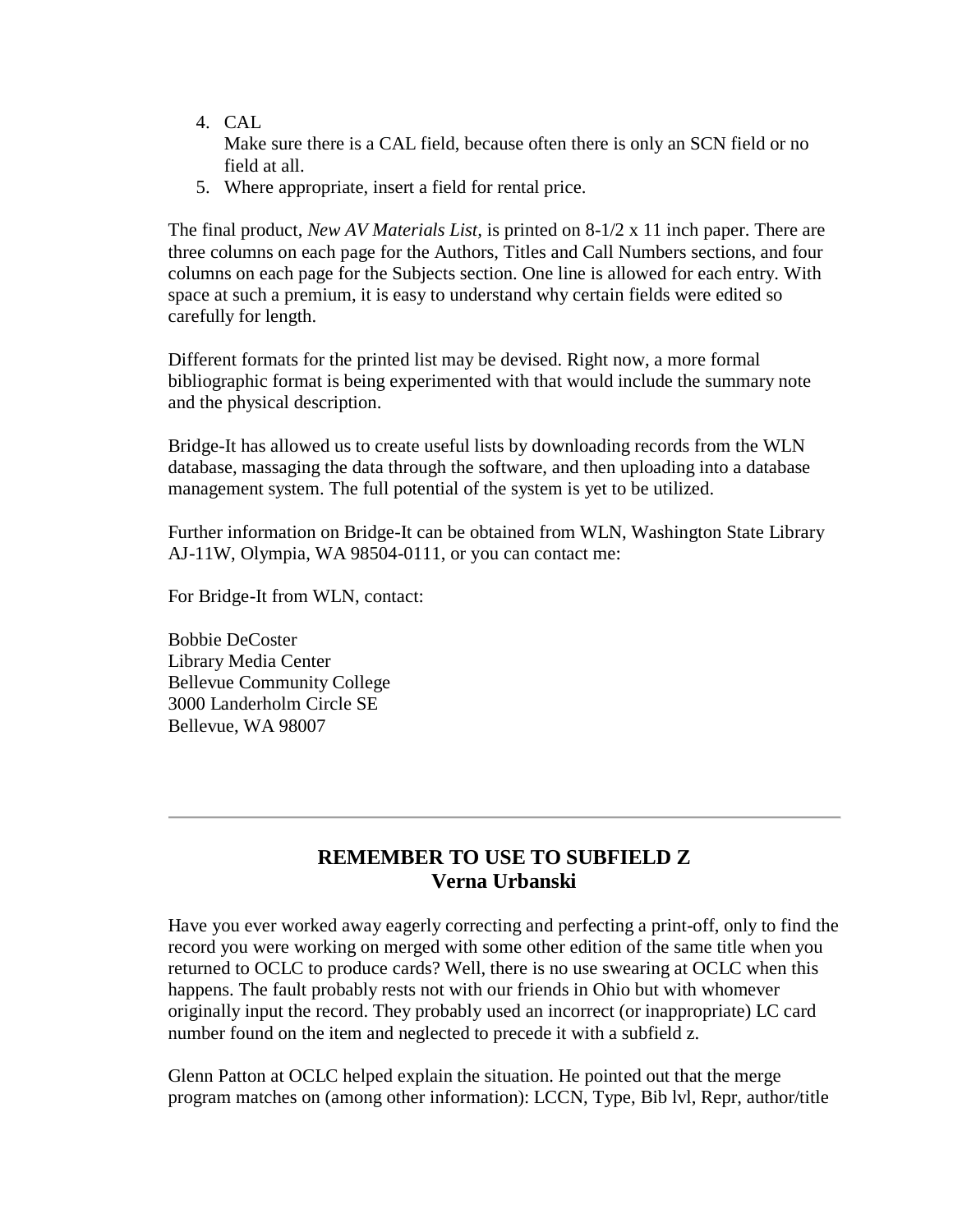key and title key when merging member copy and LC copy. Other information is added to the parameters, if necessary, when merging member copy with member copy. Examining this list it is conspicuous why it is vital to remember the subfield z in the 010. Without it, later editions which carry the LCCN of the original, become fair game for the merge program.

Do yourself and your fellow database users a favor. Get out the format and take a look at when and how to use the subfield z in the 010. Machine matching is going to be around from here on so we all need to learn how to work efficiently with it. If you see records online that need a subfield z in the 010 report it as an error. That will take a lot less time than putting in a new record. -- Oh, and thanks for reporting the error, it may be a record I need next week!!!

#### **BOOK REVIEW**

*Notes for Serials Cataloging*, compiled by Nancy G. Thomas & Rosanna O'Neil; edited by Arlene G. Taylor. Littleton, Colorado: Libraries Unlimited, 1986. ISBN: 0-87287- 535-0; \$17.50 (hardcover)

Reviewed by Sheila S. Intner, Assistant Professor, Simmons College Graduate School of Library & Information Science

This compact and inexpensive reference work for serials catalogers should be a must on everybody's shelf. OLAC members frequently deal with audiovisual and machine-readable data file serials. Although the serial-specific note fields for these formats are not as complete as they are in the serials format, needed information can be coded 500 or 590 and included in the record. The hard part for catalogers (and this applies to students, too) is formulating the desired note briefly, objectively and understandably.

The authors used *New Serial Titles*, the OCLC Online Union Catalog and their own original cataloging as sources for this compilation. The notes are arranged in MARC-tag order and subarranged by topic. Fields 500, 515, 525, 530, 533, 546, 550, 555 and 580 are included. Common notes, e.g., "Description based on:" and "Cover title:" are excluded as well as frequency notes (310, 321) and basic linking notes (780, 785). The exclusions were made because the authors assumed this information is either taken directly from the piece being cataloged or is so basic to serials cataloging as to be unnecessary to cover. One must remember this is directed at serials catalogers, not AV/MRDF catalogers, so the second assumption is fair.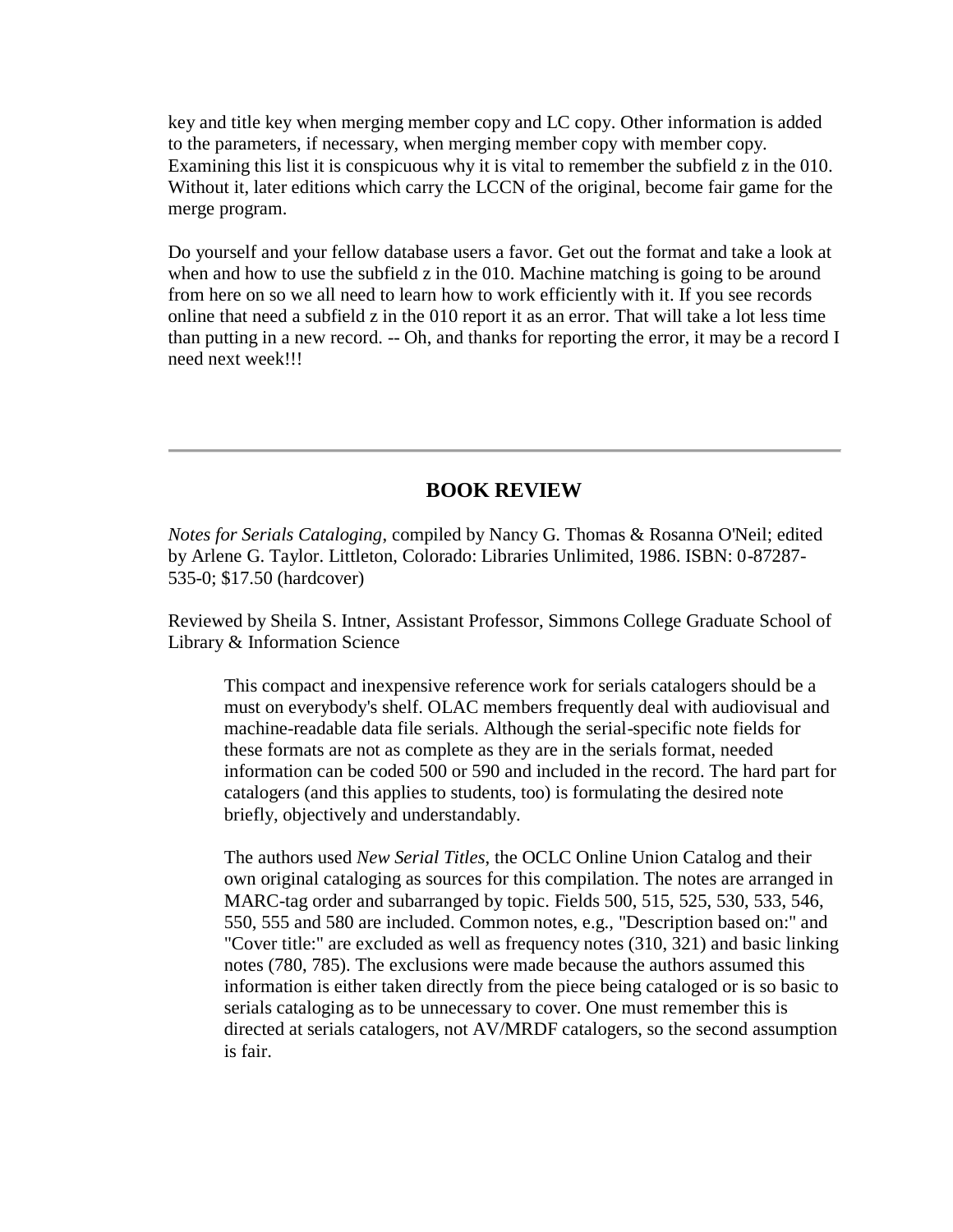Cross references from one note to another are given, assisting catalogers in seeing the relationships among them. A notable exception is the 520 field, not used for informal summaries of serials, but don't let this confuse you--it refers to printed serials primarily and is not implying that you should omit summaries for AV or MRDF materials. Since nonprint serials can rarely be browsed, summaries are extremely important and must not be neglected.

Notes that should be of great assistance to the AV/MRDF cataloger who normally deals with monographs include the following: Varying forms of title; issuing information; format; numbering peculiarities; supplements; and additional physical forms available.

The notes themselves are followed by a section in which their sources are listed by LC and/or OCLC control numbers. Sitting at your terminal, you can quickly check a particular record to see whether its note is suitable for your item-in-hand.

The only drawback to the book, in this reviewer's opinion, is its traditional binding. A more sensible format would make it easier to use at the terminal, in the style of a stenographer's spiral binding that stands open at the desired place. Another good possibility is the format employed for user manuals manufactured by some hardware and software companies, in 6 x 9 inch 3-ring binders, where pages can be added and deleted, too. In its favor, however, the type font is clear and legible, though single-spacing between notes makes the pages rather full. Book publishers, like software publishers, need to give user needs a higher priority and consider them in their future plans.

#### *The book is highly recommended for your reference shelf.*

#### **Renew Now !!**

If your mailing label says "Expires 12-86" -- **RENEW NOW!!!**

If you do not, the December issue of the *OLAC Newsletter* will be your last. (At least until the organization sees some green stuff.) See inside the back cover of the newsletter for [renewal information.](http://ublib.buffalo.edu/libraries/units/cts/olac/newsletters/dec86.html#form) Make checks payable to ONLINE AUDIOVISUAL CATALOGERS and mail to the OLAC Treasurer:

Catherine Leonardi 3604 Suffolk Durham, North Carolina 27707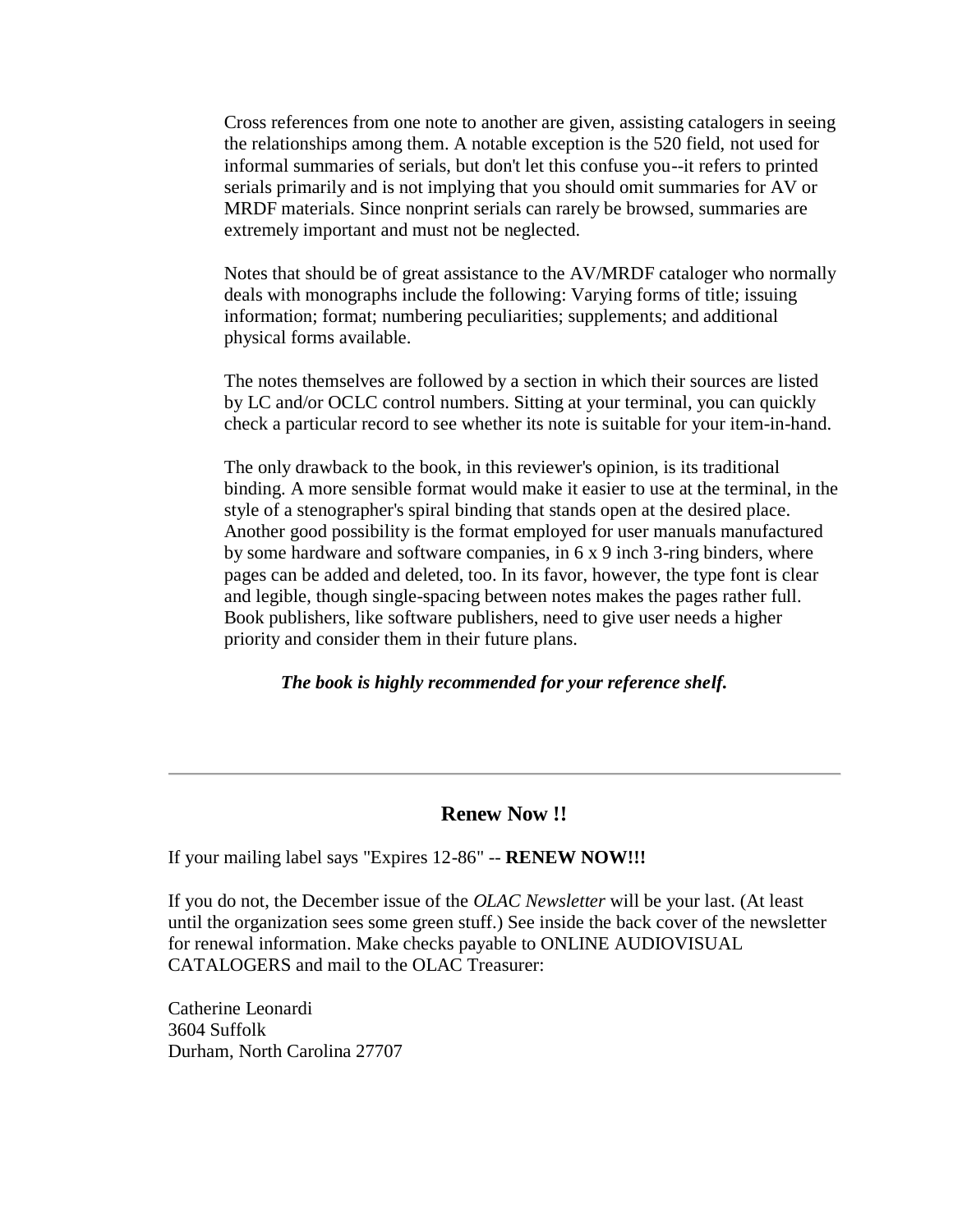(N.B.: Individual renewal notices on postcard were mailed during the second week of November. Please forgive the production editor for her misspelling of University (Univesity) in the return address. It must have been a brief computer [operator?] failure.)

### **QUESTIONS & ANSWERS Verna Urbanski, Editor**

The first seven questions were posed during a  $\overline{Q} \& A$  session held after the business meeting at the ALA annual conference in New York. Panel members included: Glenn Patton, Ben Tucker, Sheila Intner, Dick Thaxter. Susie Koch moderated.

**QUESTION:** I am cataloging a VHS videocassette. It has different distributors listed on the film itself, its cassette labels and the container the cassette came in. How do I know which of the three distributors is the appropriate one to use in the 260?

**ANSWER:** In making a choice among these possibilities, you should prefer information from the item itself on the film/tape) or closest to the item (i.e., use integral labels on the cassette over the labels on the box and so on). --- Sheila Intner

Do the best you can and remember that what goes in the subfield c of the 245 is more important than the 260 because distributors of materials change so frequently. --- Dick Thaxter

**QUESTION:** I am cataloging a stuffed toy. It has a label on it with the manufacturer's name and a copyright date. How do I construct the 260?

**ANSWER:** According to 10.4G1, the 260 would be formulated: . -- c9999 (Place of manufacture : Name of manufacturer). As always, it is necessary for the cataloger to transcribe the information based on what is available from the item in hand and to use his/her own best judgment.

--- Ben Tucker

**QUESTION:**It isn't always clear to me when I need to It is input a new record on OCLC. Can you give me any guidelines to help?

**ANSWER :** The best thing to do is to review the latest edition of Appendix A ("When to Input a New Record") of *Bibliographic Input Standards*. There is quite specific guidance provided there. Be sure you don't focus just on one aspect of the record but consider the whole record before you decide if a new record is needed.

--- Glenn Patton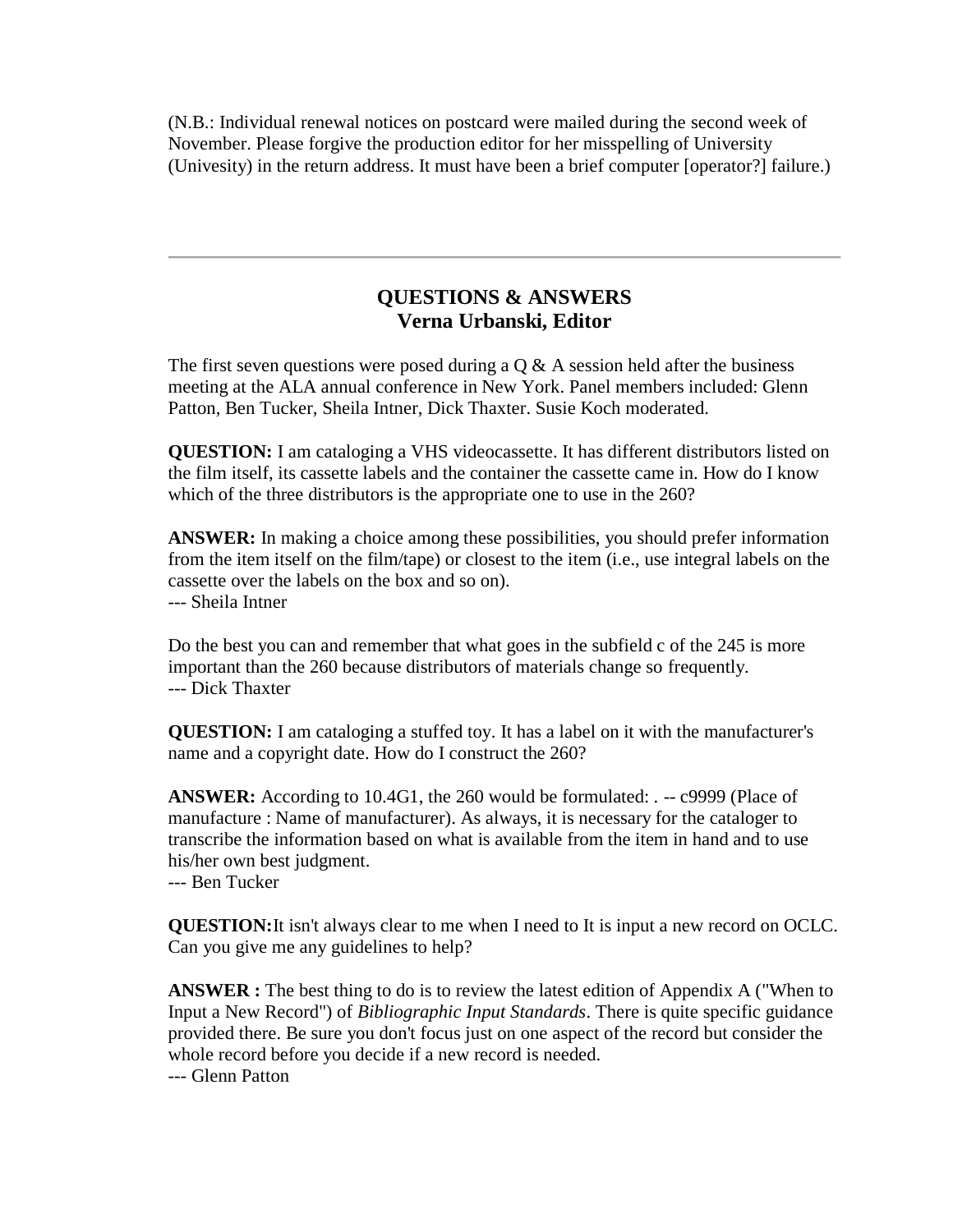**QUESTION:** I am cataloging compact discs. I have two which are the exact same recording (i.e., each contains the same songs) but each disc has been issued with its own title. Do I need a separate bibliographic record for each?

**ANSWER:** Yes. Do a record for each unique title. --- Glenn Patton

**QUESTION:** What do you do with a copyright date on a container which you know doesn't apply to the item itself?

**ANSWER:** Use such a date only to "suggest" a date if none exists outright. --- Dick Thaxter

Remember that copyright dates don't mean as much as they used to due to the change in copyright law. Manufacturers think they are not covered unless they put on a new copyright date so they add them all the time when it isn't appropriate. --- Ben Tucker

**QUESTION:** I noticed in the last OCLC *Technical Bulletin* (no. 164) that the 300 is now repeatable.

**ANSWER:** Yes, the 300 became repeatable when OCLC implemented update 12 to the MARC formats. Be sure to note that the print programs will still only print the first 300. --- Glenn Patton

**QUESTION:** My university is getting some large data bases but the library only wants to catalog a few of the units within the large data base. Can we do this, or should we catalog the entire title and do analytics for the portion we want to provide access to?

**ANSWER:** It would be necessary to create a record for the data base as a whole so that you can then catalog the portions to which you wish to provide more detailed access. You need the main record to link the analytics to. Keep in mind that until Chapter 9 is revised, this can only be applied to data bases which are physically held by the library. --- Glenn Patton

**QUESTION:** I have a kit made up of 2 videocassettes. The videocassettes are really video versions of filmstrips. The "filmstrips" (i.e., the "item itself") have c1983. The container (which I suspect originally held the filmstrip version of the set) has c1983. The exterior label on the videocassette says c1984. Both of the books are c1985. What do I do for a date?

**ANSWER:** I talked with Glenn Patton at OCLC about this. Glenn indicated that he would use an "inferred" date of 1985 as the publishing date since we know the set could not have been available in this combination before 1985. I would add a note listing the variant dates so that other online users of the record will know what I was working with. For example, a 500 note : Container has date c1983. Videocassette label has date c1984.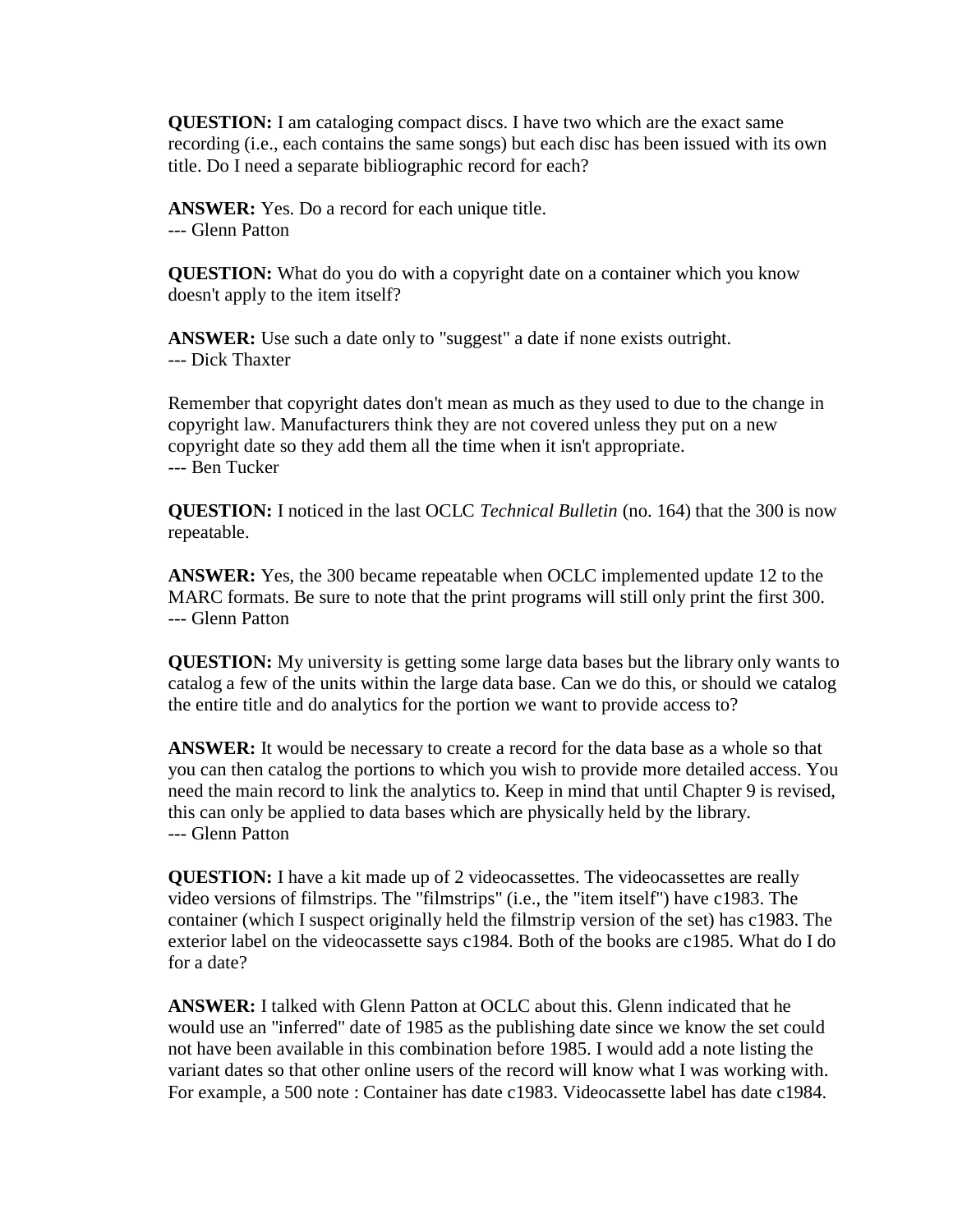Books have date c1985. I would also add a note to indicate that this is a video version of a filmstrip set. This might help some potential purchasers avoid duplication or disappointment.

--- Verna Urbanski

**QUESTION:** I know from the 670 notes of the online name authority record that the distributor of a videorecording has its business office in Los Angeles and its manufacturing and shipping in New Jersey. The video used only the Los Angeles address internally and on its container. Which place of distribution should go in the 260?

**ANSWER:** Use the place indicated on the item. Using the place from the 670 notes could cause confusion for other libraries looking at your record. --- Verna Urbanski

**QUESTION:** I am unsure how to handle LC's generic cataloging records. Is the solution offered several years ago of creating a new record for each physical format still valid?

**ANSWER:** Yes, it is still correct to input a new record for each specific physical format, i.e., Beta, VHS, Umatic. I appreciate the generic LC record being there as a model for my new record. The lack of holding symbols attached to LC records on OCLC does not indicate that those records are never used. A lot of us do use those records as sources for "build on" records for specific physical formats.

--- Verna Urbanski

**QUESTION:** There are two records on OCLC for a title. Each has cataloged the title as a filmstrip with accompanying material. The pieces I have in hand include: 1 filmstrip, 1 sound cassette, 7 transparencies, 5 flash cards, 1 poster, 3 duplicating masters, 1 Corning Ware Grab-it bowl and 1 teacher's guide. Neither of the filmstrip cataloging records mentions the Grab-it bowl. Would this title be better served (no pun intended!!!) by inclusion in type "o" for kit? How would the 300 read and what 500 notes would be appropriate?

**ANSWER:** Decisions of this type cannot be made in isolation. If the materials all serve to support a central filmstrip, then it should be done as a filmstrip with accompanying material. If each of the units could be used independently, then catalog as a kit. Follow AACR2 in either case for physical description. I would not hesitate to just add the GRAB-IT bowl as a piece of accompanying material and would not input a new record just to add that item.

If you decide to do this as a kit, it is not necessary to input a new record for a type change from "g" to "o". Both media are covered by the Visual Materials format in OCLC so you can make appropriate changes to the fixed field and cataloging data and produce kit cataloging from the filmstrip record.

--- Verna Urbanski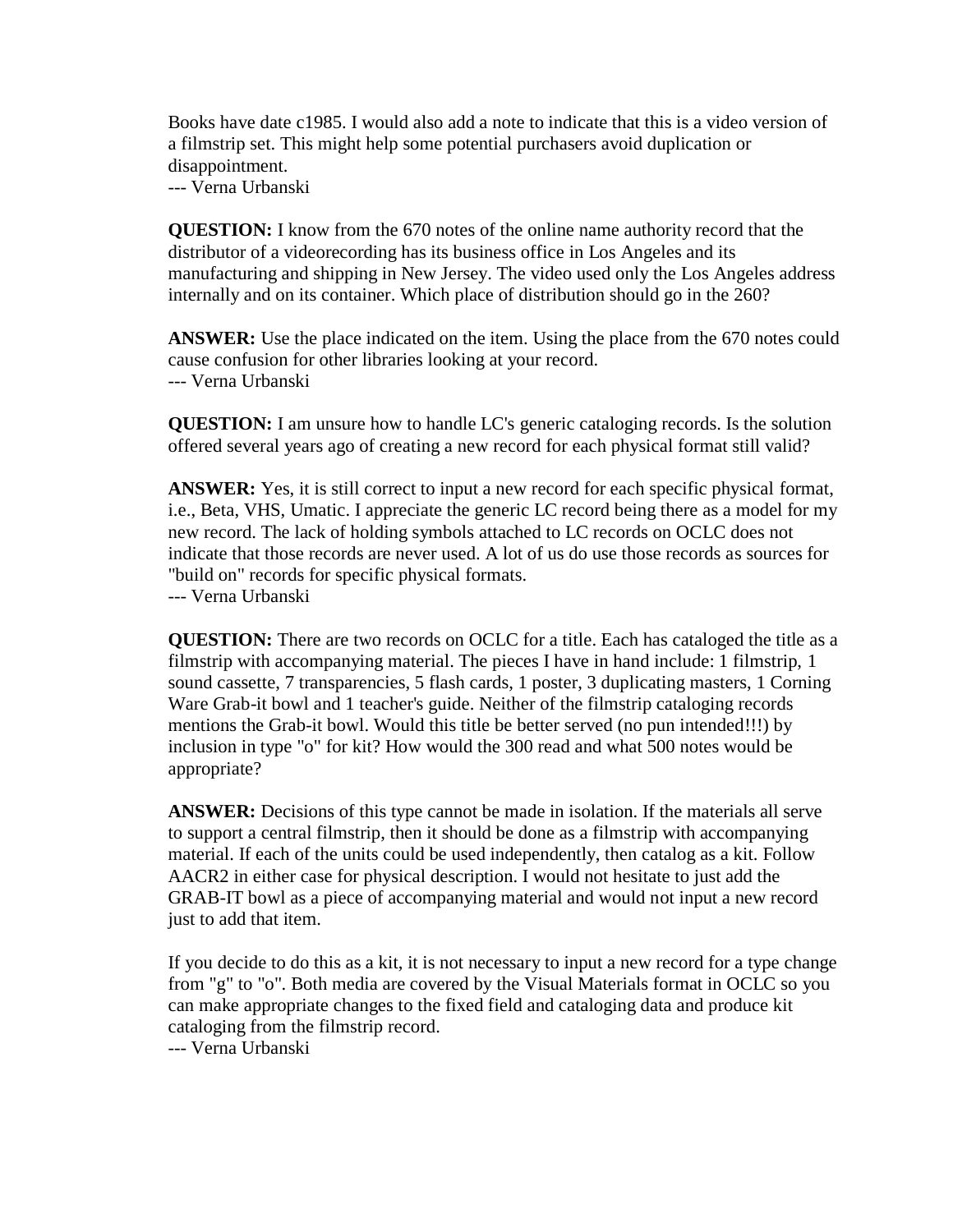#### **CORRECTIONS TO THE** *OLAC NEWSLETTER***, V. 6, NO. 3**

From Ed Glazier, reporting for RLIN:

In reference to the issue of subfielding of parenthetical qualifiers [\(CAPC report, p. 7\)](http://ublib.buffalo.edu/libraries/units/cts/olac/newsletters/sept86.html#capc), I did respond to questions on handling of such qualifiers on behalf of the RLIN system. I must admit that at present I can't find a copy of the response, so it may have been in answer to a question at an OLAC meeting.

RLIN capabilities were not addressed in the answer to the question about field 300 physical description for kits [\(pp. 24-25\)](http://ublib.buffalo.edu/libraries/units/cts/olac/newsletters/sept86.html#p24_25). The RLIN system allows repeatable 300 fields in the visual materials format in support of AACR2 1.10C2 for the description of separate components in a kit and also as used in Wendy White-Hensen's - *Archival Moving Image Materials : A Cataloging Manual* for the description in a single bibliographic record of multiple versions of an archival film in a single bibliographic record. Cards produced from such RLIN records correctly print all 300 fields in the record.

# **LAST CHANCE RENEWAL NOTICE**

Special notice for those of you with mailing labels reading: **"Expires 12-86."**

Don't let the new year begin with an expired subscription to the *OLAC Newsletter* and lapsed membership in the Online Audiovisual Catalogers, Inc. Who knows what you'll miss in 1987 !!!!

### **MEMBERSHIP APPLICATION FORM**

Membership in Online Audiovisual Catalogers is available for single or multiple years. The membership year is from January 1 through December 31. Membership includes a subscription to *OLAC Newsletter*. Membership rates are:

|               | single year - US - \$7.00 personal ; \$13.00 |  |
|---------------|----------------------------------------------|--|
| institutional |                                              |  |
|               | Non-US - \$9.00 personal ; $$15.00$          |  |
| institutional |                                              |  |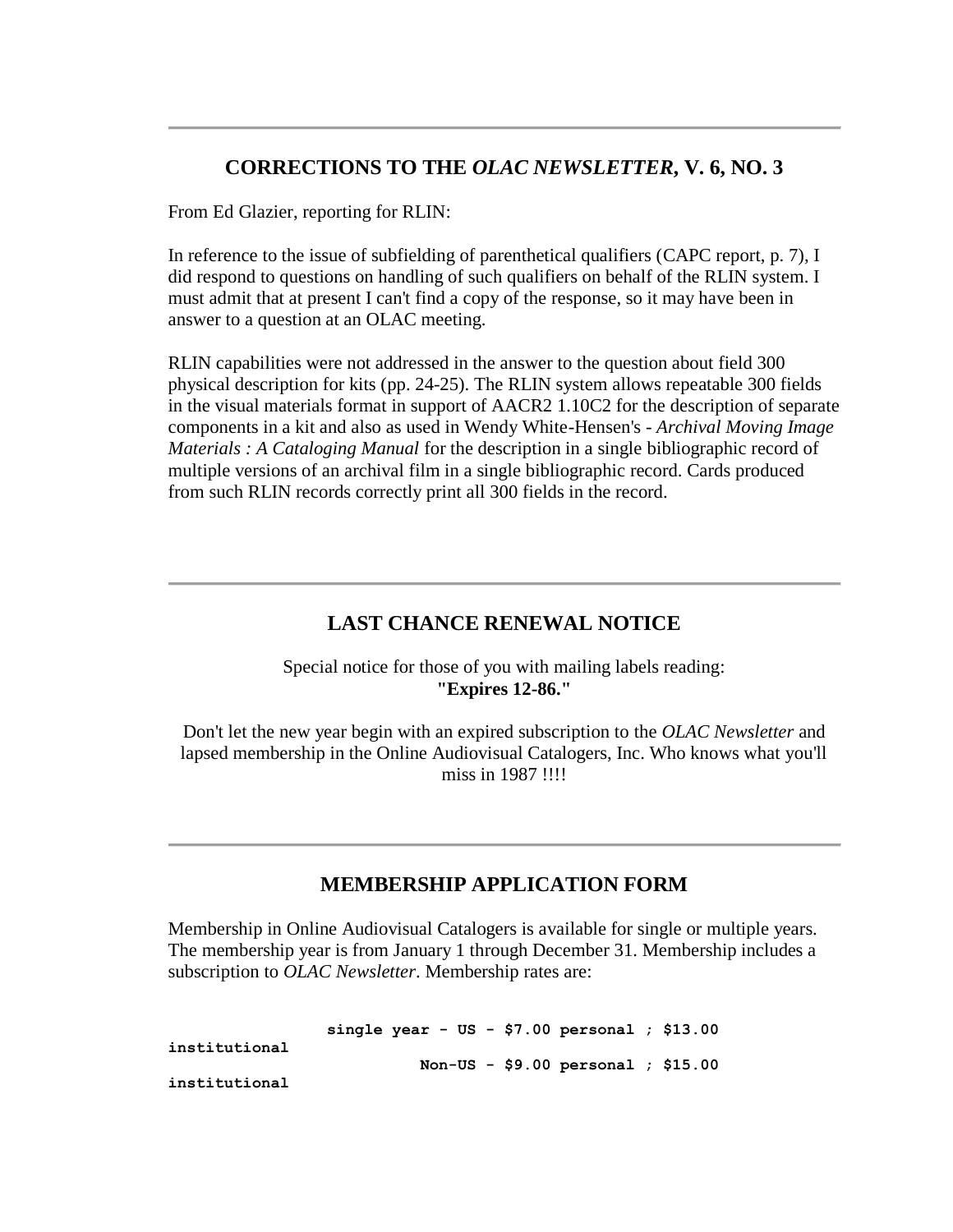|               | two year - $US - $13.00$ personal; $$25.00$   |
|---------------|-----------------------------------------------|
| institutional | Non-US - $$17.00$ personal ; $$29.00$         |
| institutional |                                               |
|               | three year - $US - $18.00$ personal; $$36.00$ |
| institutional | Non-US - $$24.00$ personal ; $$42.00$         |
| institutional |                                               |

An index will appear in Fall 1986. This is the reason for the price increase. It will be an annual cumulative index. Payment in US funds only, please. Make check payable to ONLINE AUDIOVISUAL CATALOGERS and mail to:

> Catherine Leonardi OLAC Treasurer 3604 Suffolk Durham, NC 27707

\* \* \* \* \* \* \* \* \* \* \* \* \* \* \* \* \* \* \* \* \* \* \* \* \* \* \* \* \* \* \* \* \* \* \* \* \* \* \* \* \* \* \* \* \* \* \* \* \* \*

TO APPLY FOR MEMBERSHIP IN OLAC OR TO RENEW YOUR MEMBERSHIP XEROX THE FORM BELOW

\* \* \* \* \* \* \* \* \* \* \* \* \* \* \* \* \* \* \* \* \* \* \* \* \* \* \* \* \* \* \* \* \* \* \* \* \* \* \* \* \* \* \* \* \* \* \* \* \* \*

Circle the correct information:

**I wish to ( renew my membership in // join ) OLAC**

|  | I am enclosing : | S7 .                | \$9 \$13 \$15       |  | for 1987           |
|--|------------------|---------------------|---------------------|--|--------------------|
|  |                  |                     | \$13 \$17 \$25 \$29 |  | for 1987/1988      |
|  |                  | \$18 \$24 \$36 \$42 |                     |  | for 1987/1988/1989 |

CHECK HERE IF YOU **DO NOT** WANT YOUR NAME ON A MAILING LIST WHICH IS SOLD TO AV RELATED ORGANIZATIONS \_\_\_

NAME: ADDRESS: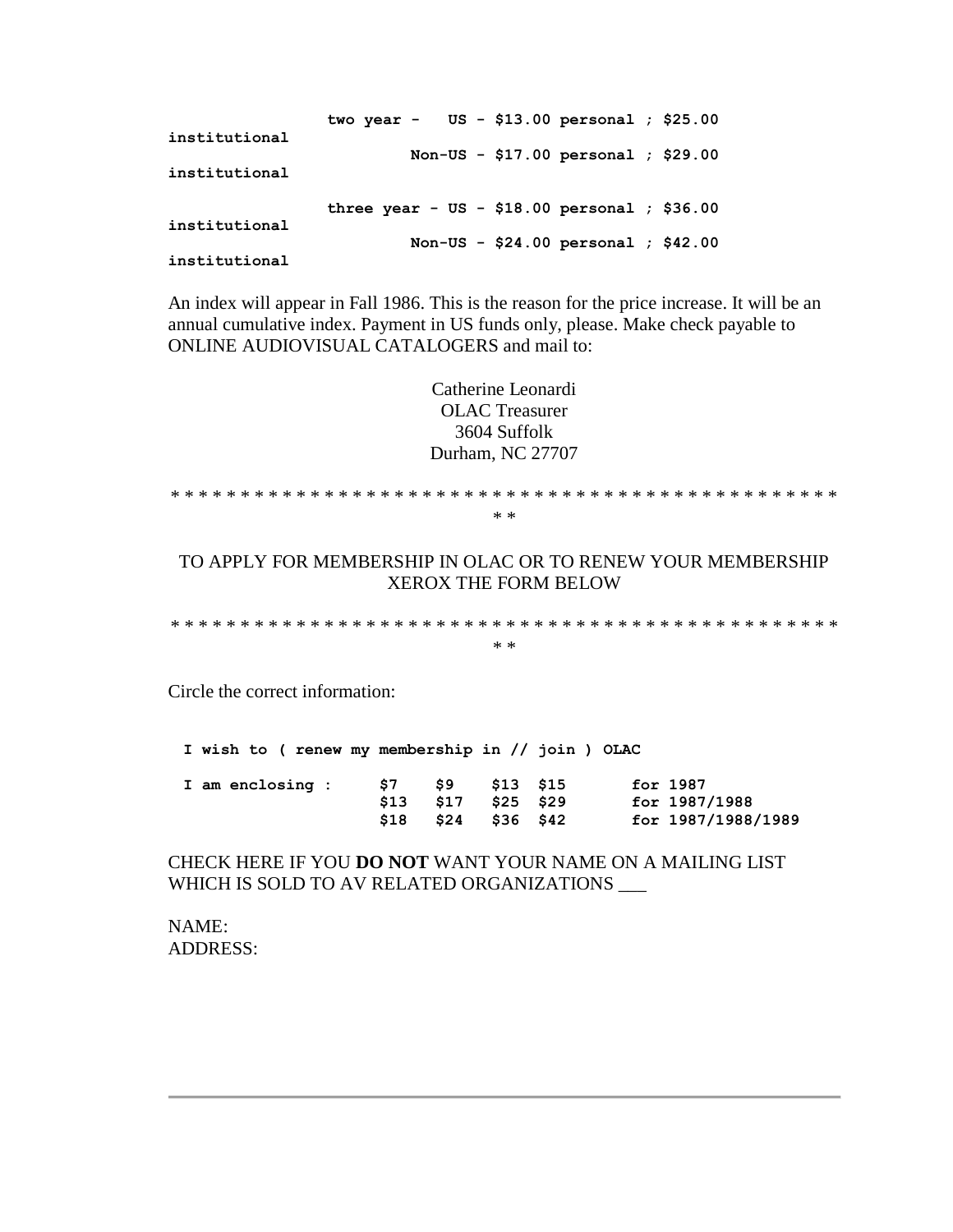#### **The** *OLAC NEWSLETTER*

is a quarterly publication of Online Audiovisual Cataloger, Inc. appearing in March, June, September, and December.

Missing issues must be claimed no later than three months after the month of issue. Claiming deadlines are: June 30 (March issue); September 30 (June issue); December 31 (September issue); and March 31 (December issue.)

ISSN: 0739-1153

#### *OLAC Newsletter* **EDITORIAL STAFF**

|                   | EDITOR-IN-CHIEF            | PRODUCTION EDITOR  |
|-------------------|----------------------------|--------------------|
|                   | Grace Agnew                | Sharon Grieggs     |
| Almquist          |                            |                    |
|                   | Swilley Library            | Willis Library     |
|                   | Mercer University Atlanta  | P.O. Box 5188      |
|                   | 3001 Mercer University Dr. | North Texas        |
| State University  |                            |                    |
|                   | Atlanta, GA 30341          | Denton, TX         |
| 76203             |                            |                    |
|                   | NEWS AND ARTICLES EDITOR   | CONFERENCE REPORTS |
| <b>EDITOR</b>     |                            |                    |
|                   | Barbara L. DeCoster        | Ann S. (Bobby)     |
| Ferguson          |                            |                    |
|                   | Library Media Center       | Louisiana State    |
| Library           |                            |                    |
|                   | Bellvue Community College  | 760 Riverside      |
| North             |                            |                    |
|                   | 300 Landerholm Circle S.E. | P.O. Box 131       |
|                   | Bellvue, WA 98007          | Baton Rouge, LA    |
| 70821             |                            |                    |
|                   | <b>BOOK REVIEW EDITOR</b>  | QUESTIONS &        |
| ANSWERS EDITOR    |                            |                    |
|                   | Anne A. Salter             | Verna Urbanski     |
|                   | Atlanta Historical Society | Thomas G.          |
| Carpenter Library |                            |                    |
|                   | 3101 Andrews Dr.           | University of      |
| North Florida     |                            |                    |
|                   | Atlanta, GA 30305          | P.O. Box 17605     |
|                   |                            | Jacksonville,      |
| . <i></i>         |                            |                    |

**FL 32245-7605**